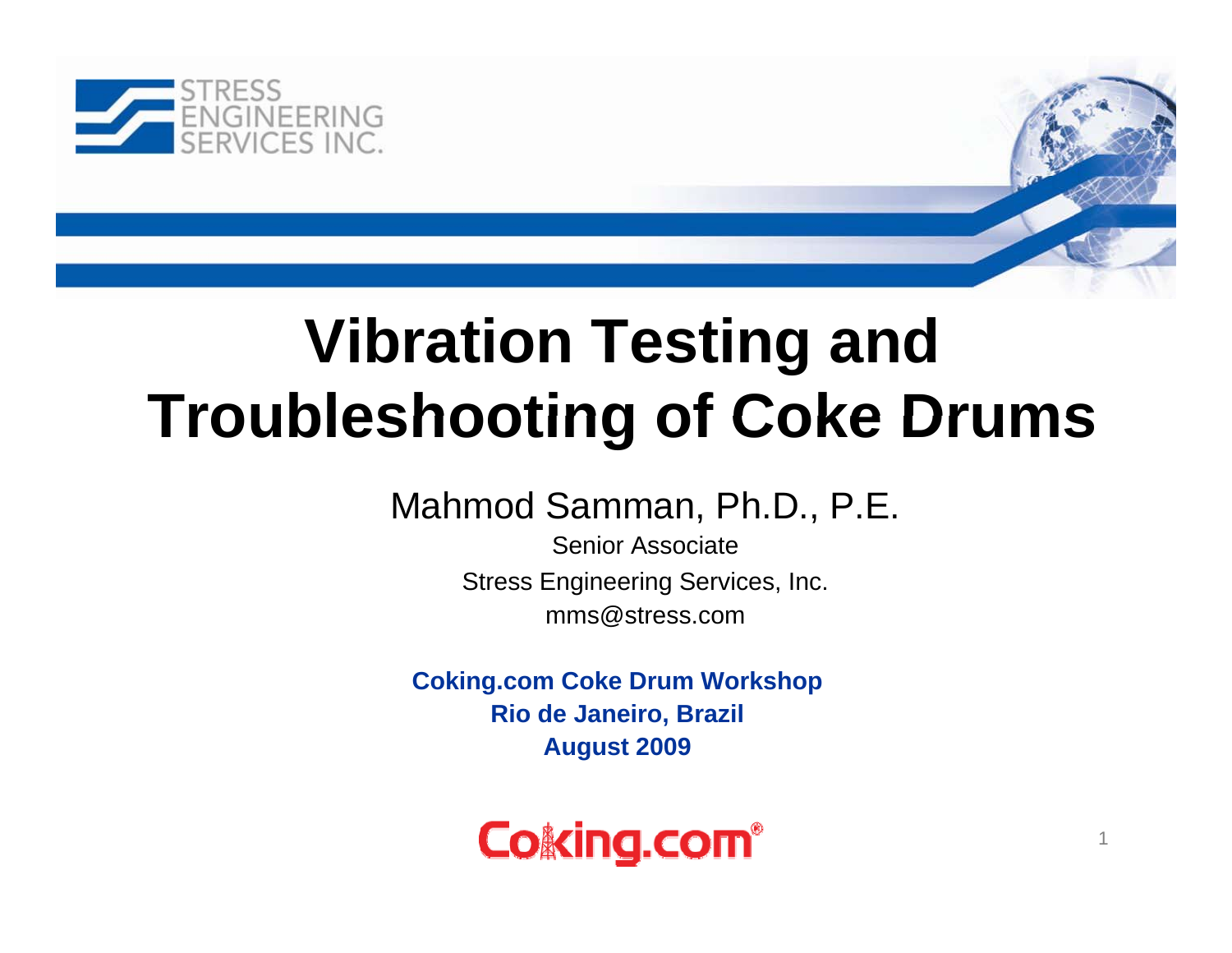# OVERVIEW

- Vibrations Basics
- Drum Dynamics
- What is Affected
- Potential Consequences
- Case study



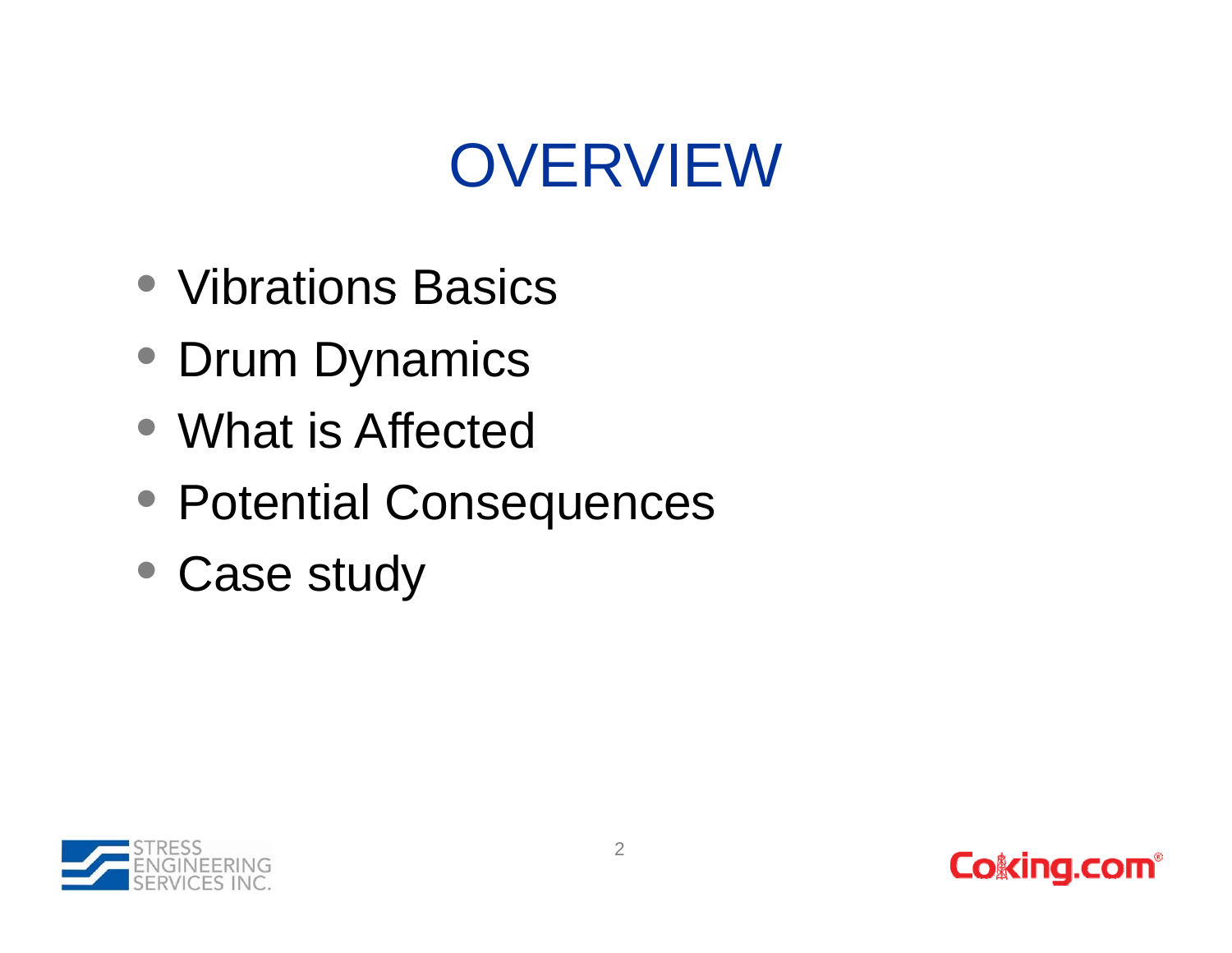# VIBRATIONS BASICS

- Response of a flexible structure to excitation (fluid flow, pressure pulsations, sloshing, etc..)
- **Components** 
	- •Mass (inertia)
	- •Spring stiffness (Force–Displacement)
	- •Dashpot viscous damping (Force–Velocity)
- Basic characteristics:
	- •Natural frequency (or frequencies)
	- $\bullet$ Mode shapes
- Input output
	- •Force
	- •**Displacement**





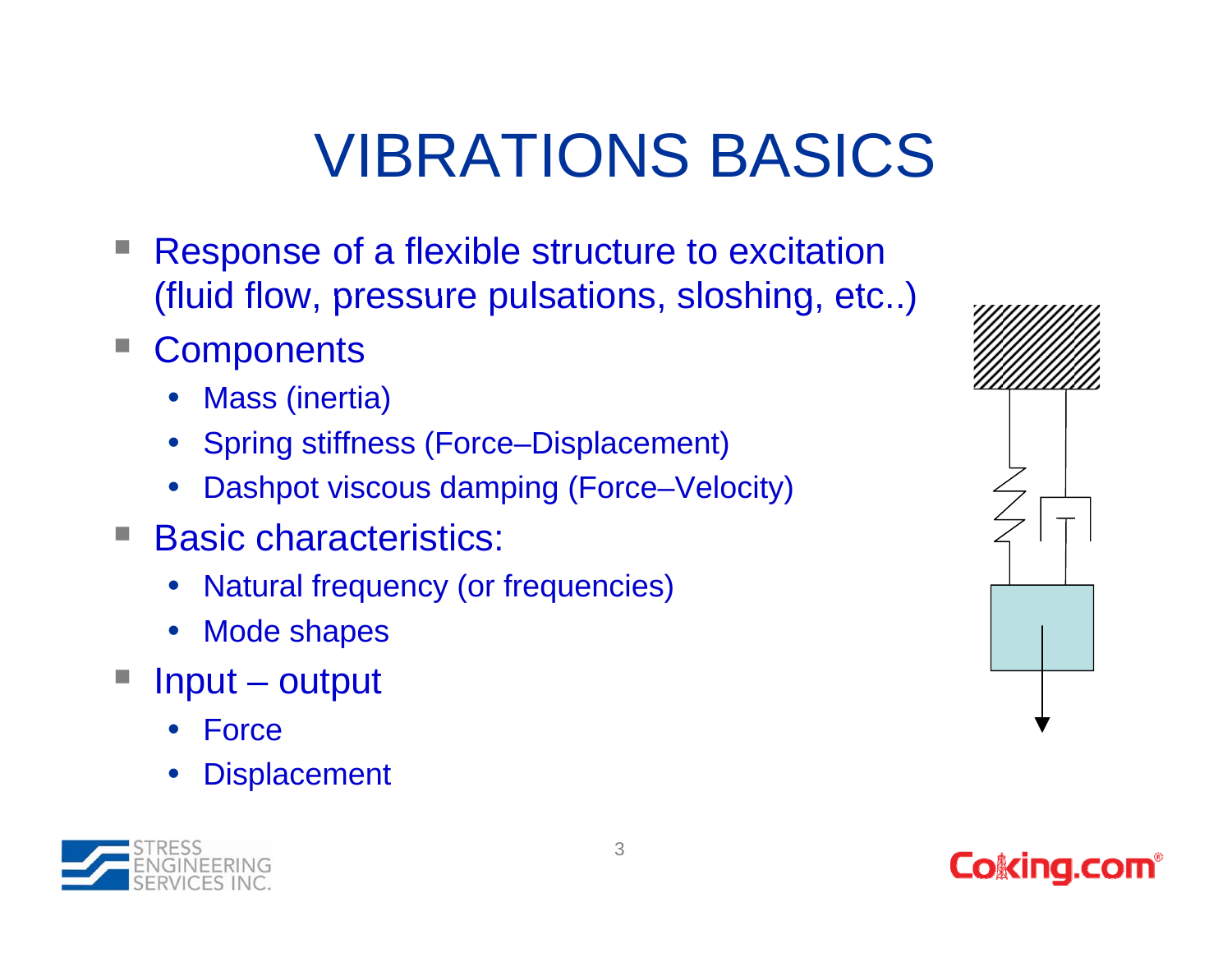#### DRUM DYNAMICS







111 3d model of 26.5' drum<br>5-tiedcoke.cdb ABAOUS/S **ABAQUS STAN** 

29.547





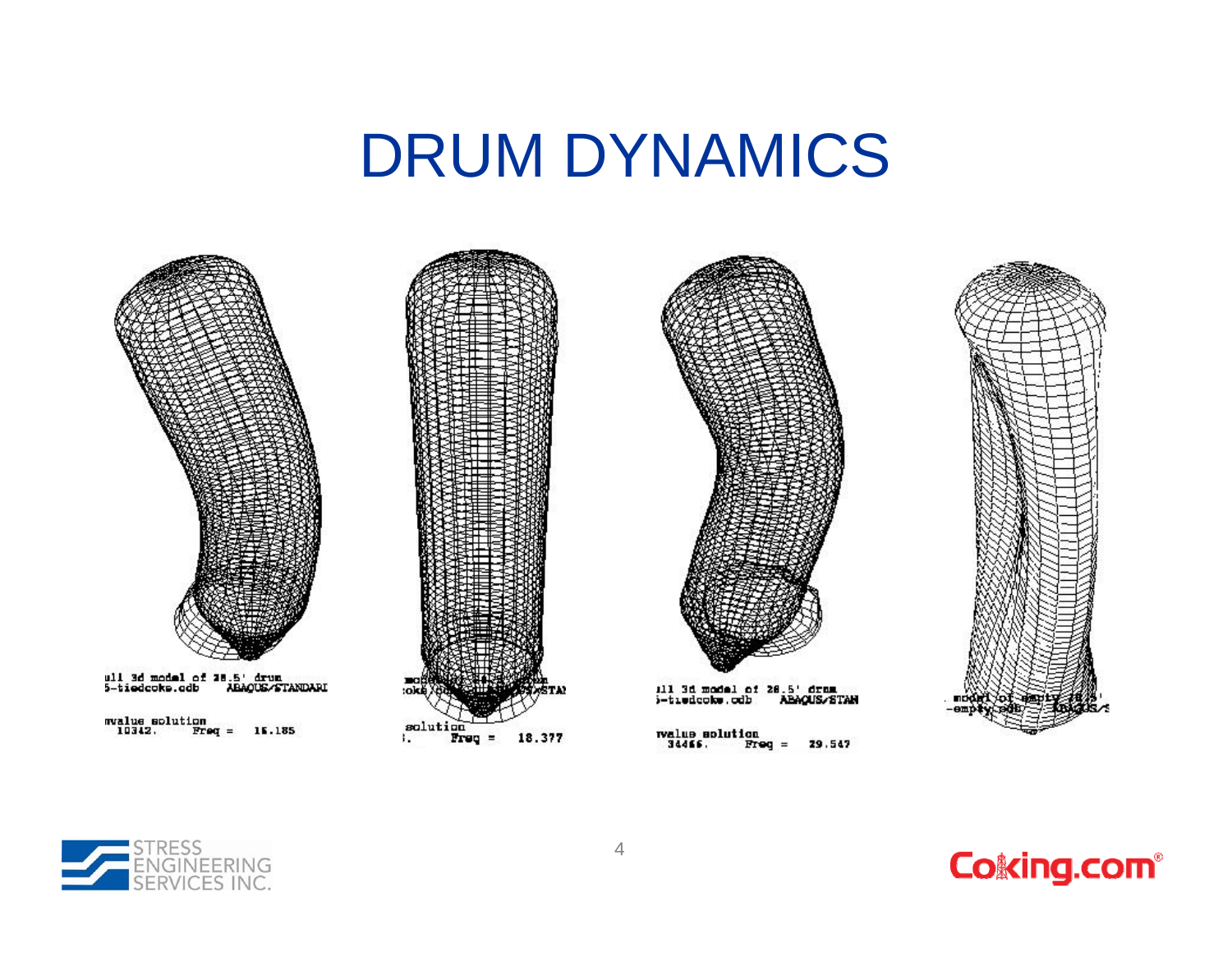# WHAT IS AFFECTED

- **Pipes and pipe supports**
- Base-plate bolts and grout
- Non-structural (stairs, lights, guardrails,..)
- Machinery (elevator, pumps, ..)
- Superstructure (concrete and steel)
- Foundation system (substructure and soil)

#### ■ Humans!

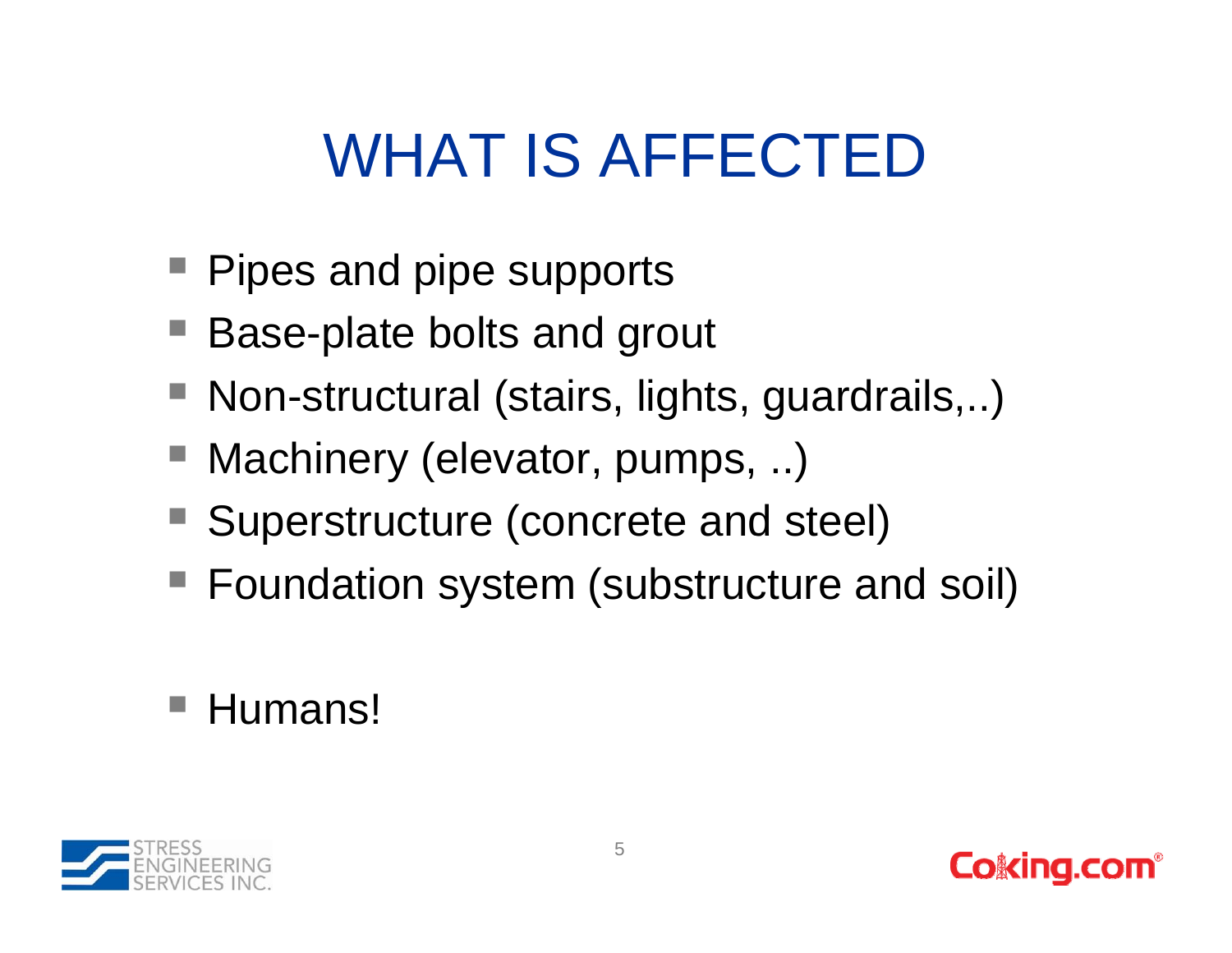# POTENTIAL CONSEQUENCES

- Operator discomfort or fatigue
- Poor performance
- Acceleration of corrosion damage
- Interruption of operations during repairs
- Fatigue cracks (leaks/ fires)
- Bodily injuries



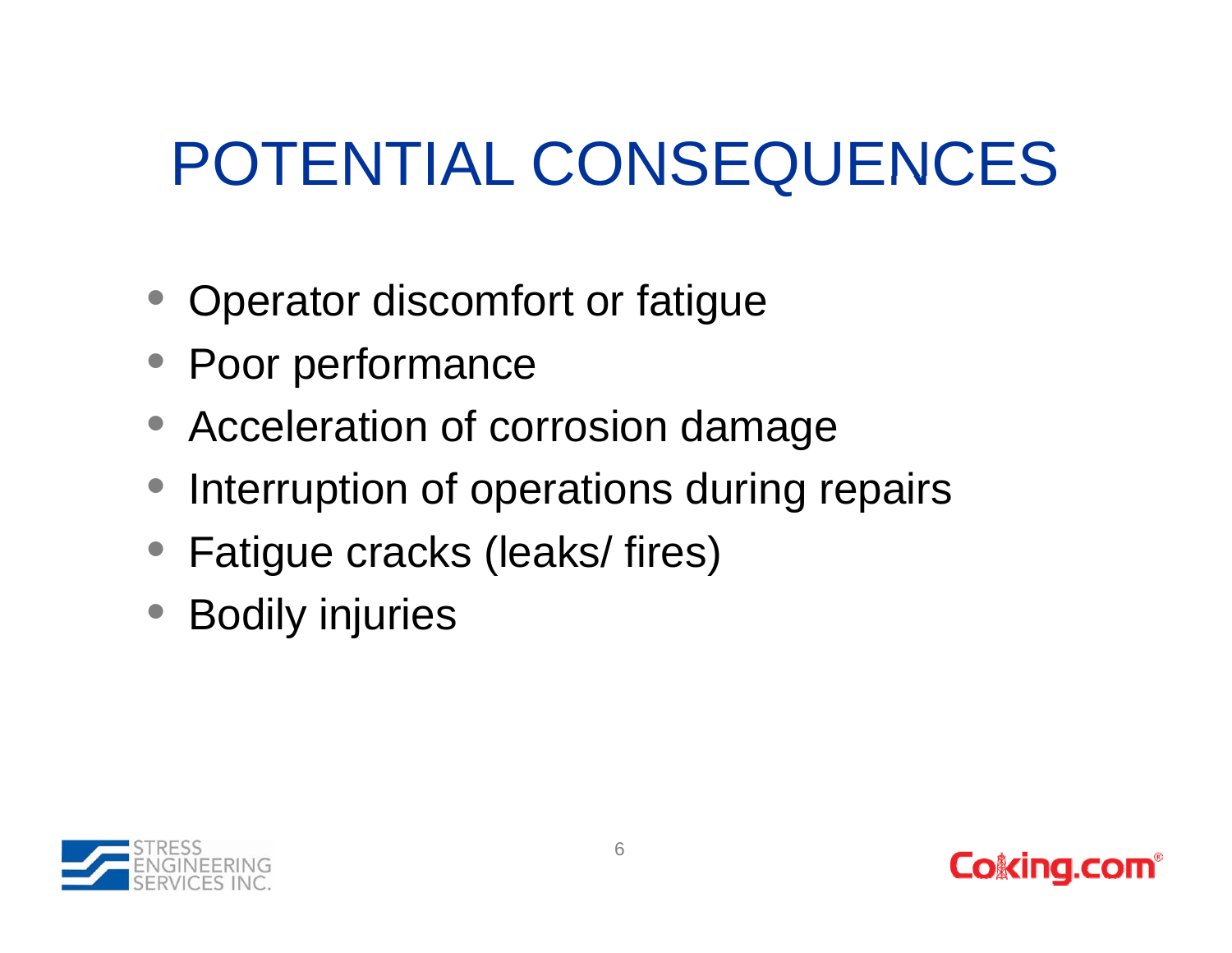# WHAT TO DO?

- Measure
	- $\bullet$ • Vibrations
	- $\bullet$ **Strain**
	- $\bullet$ • Process variables
- Analyze
	- $\bullet$ • Stress / fatigue
	- $\bullet$ Human tolerance
- Mitigate
	- $\bullet$ Process
	- $\bullet$ • Structure

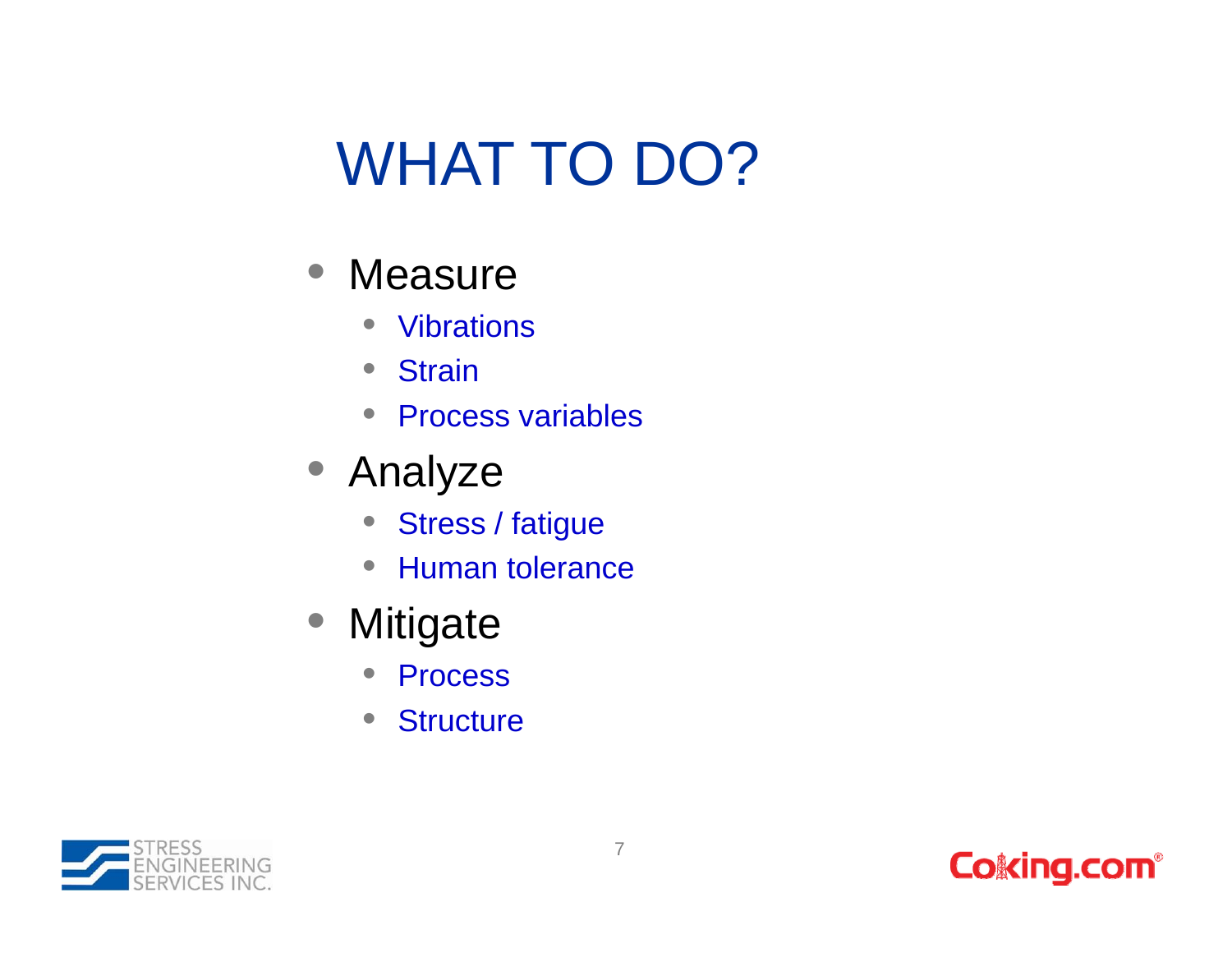### CASE STUDY - 1

- $\bullet\,$  Two-drum unit
- $\bullet$ "Significant" vibrations in structure
- Conflicting views on
	- When they vibrate the most
	- Which one vibrates more
- Failures
	- **Piping supports**
	- Anchor bolts
	- Base plate grout
- $\bullet$  Is the unit safe?
- Can the process be optimized to minimize vibrations?





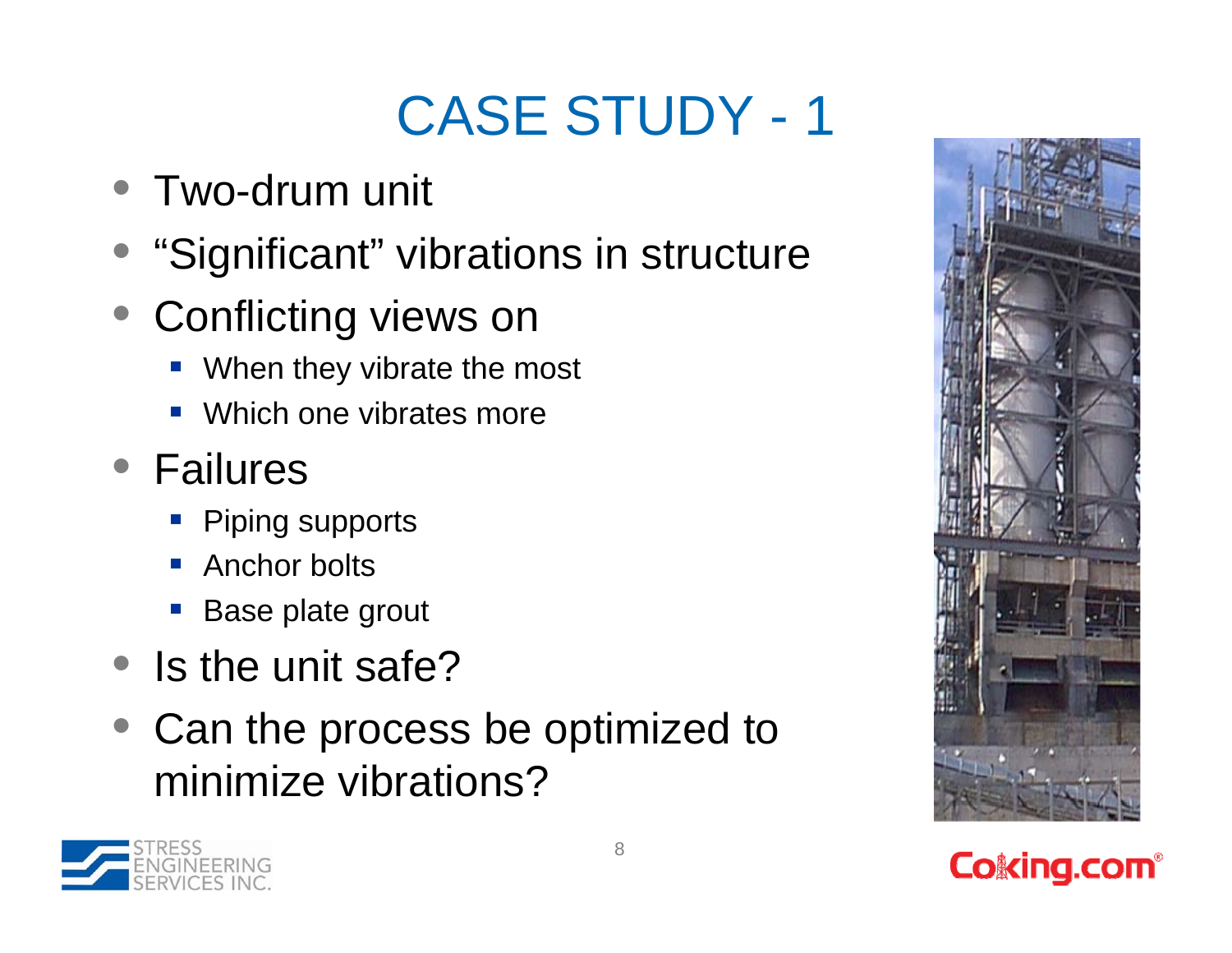#### DRUM DESIGN AND OPERATION

1996 API Coke Drum Survey, 2003

- 16 feet in diameter relatively small for the mid 80's
- 76 feet in height average to tall
- Slender drums
- Very common 1 ¼ Cr -1/2Mo material
- 17 hour fill cycle average to relatively slow operation



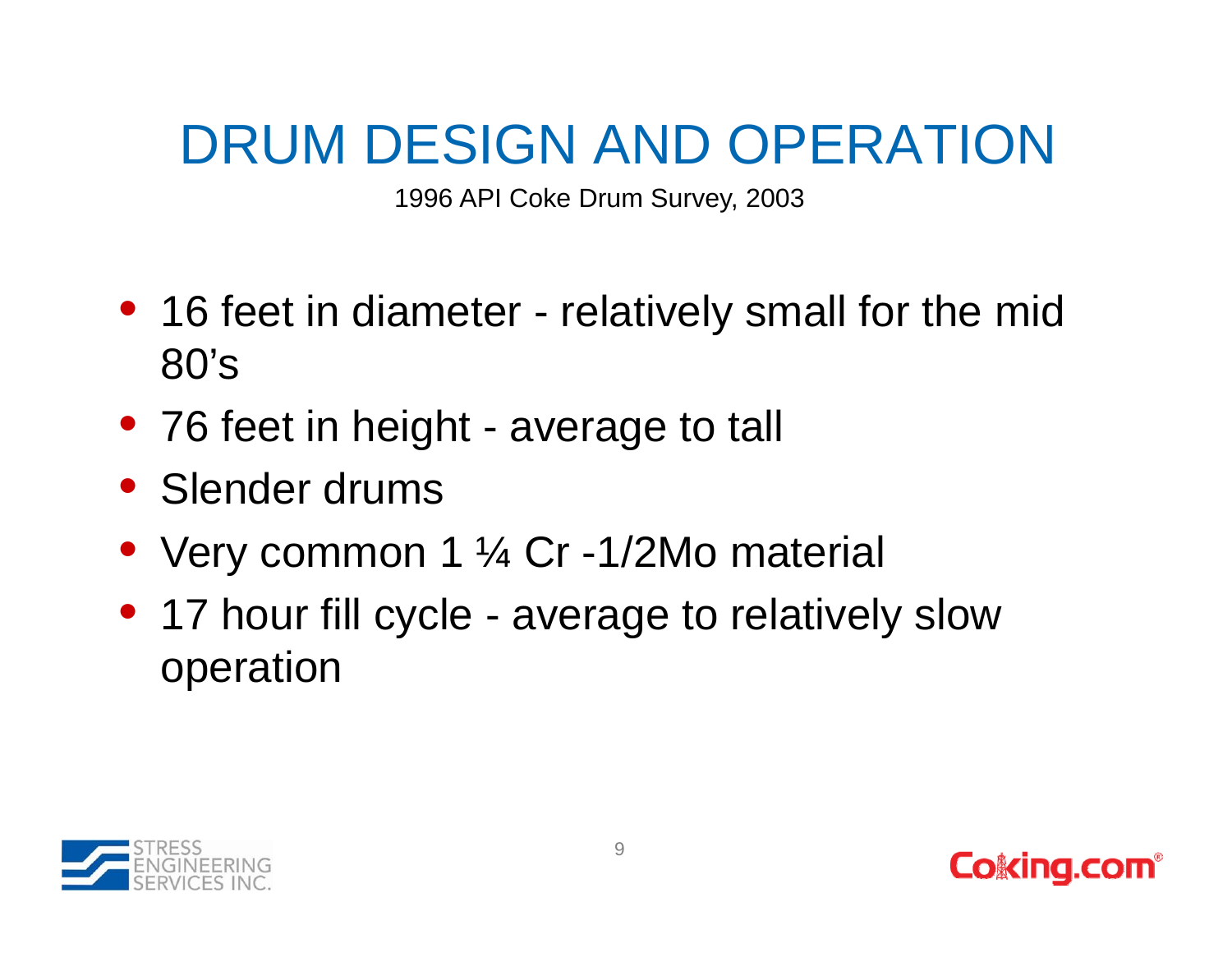#### **OBJECTIVES**

- Monitor vibrations in the drums, piping, and structure.
- Obtain synchronized temperature and strain measurements.
- Determine the timing and characteristics of maximum vibrations.
- Determine severity of dynamic stresses and potential for fatigue damage in the structure.
- Conduct sensitivity analysis of vibrations versus process variables.



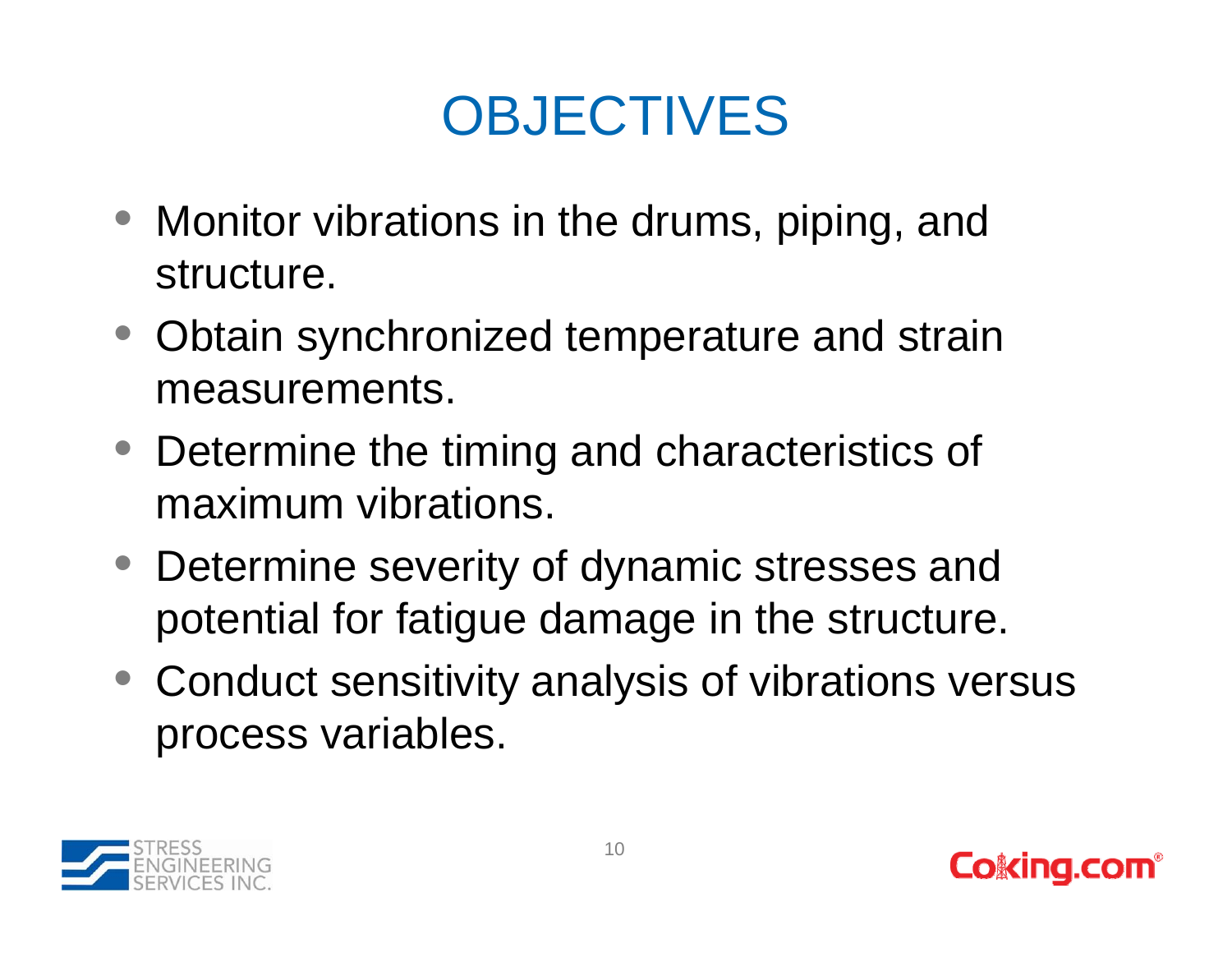#### PROCEDURE

- Installed 33 sensors and two data acquisition systems on the drums, piping, and structure.
- Monitored the unit for a period of 20 days (14 cycles)
- Processed and analyzed the data in time and frequency domain.
- Analyzed the correlation between key process variables with vibration, strain, and temperature measurements.



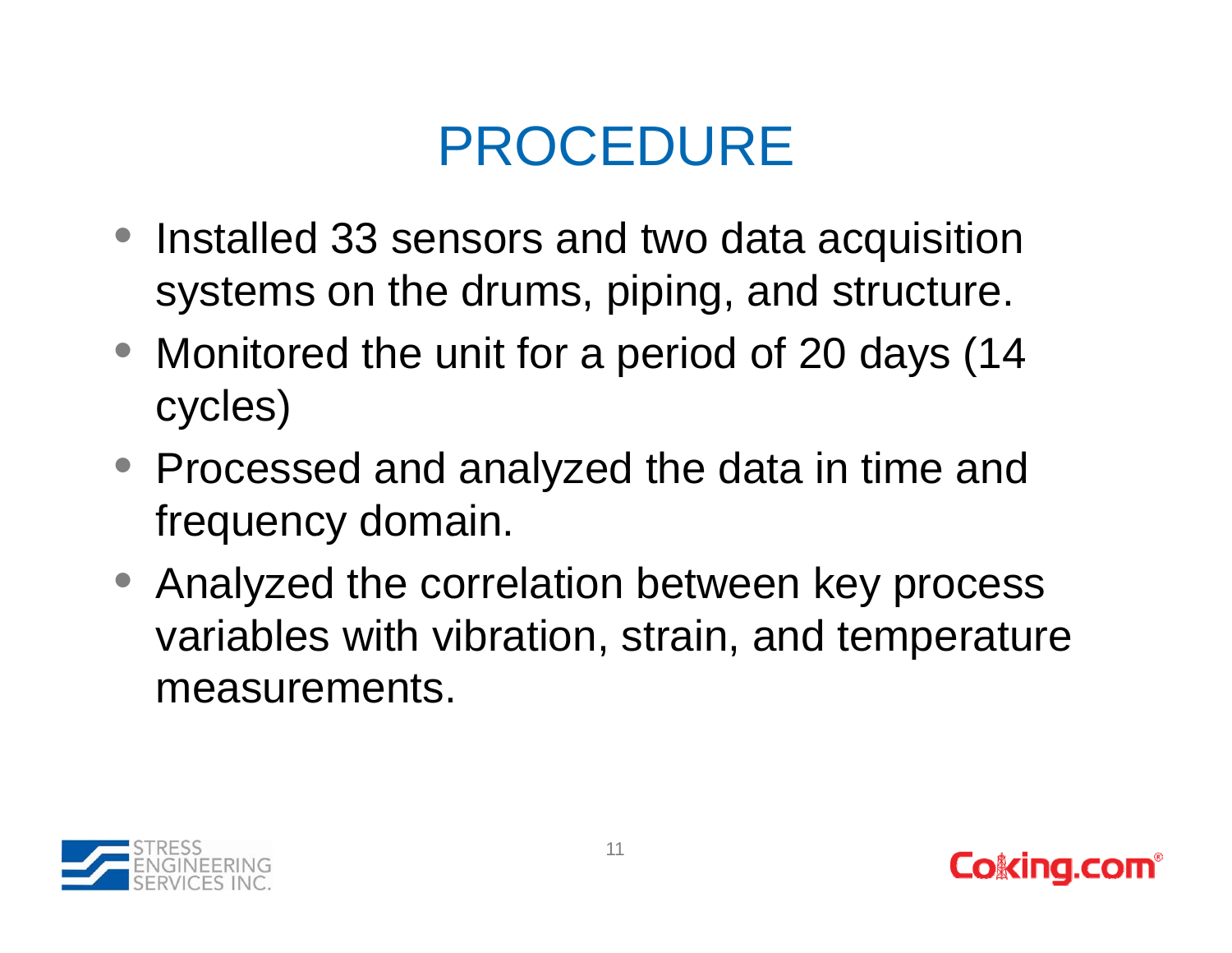### INSTRUMENTATION

Vibration data acquisition system

16 channel unit

16 seismic accelerometers @ 102 samples per second

2 strain gages (low-speed DC channels)

Temperature data acquisition system

StrainDAQ unit

16 thermocouples

1 sample per two seconds

Data collection was continuous without interruption during the entire monitoring period.



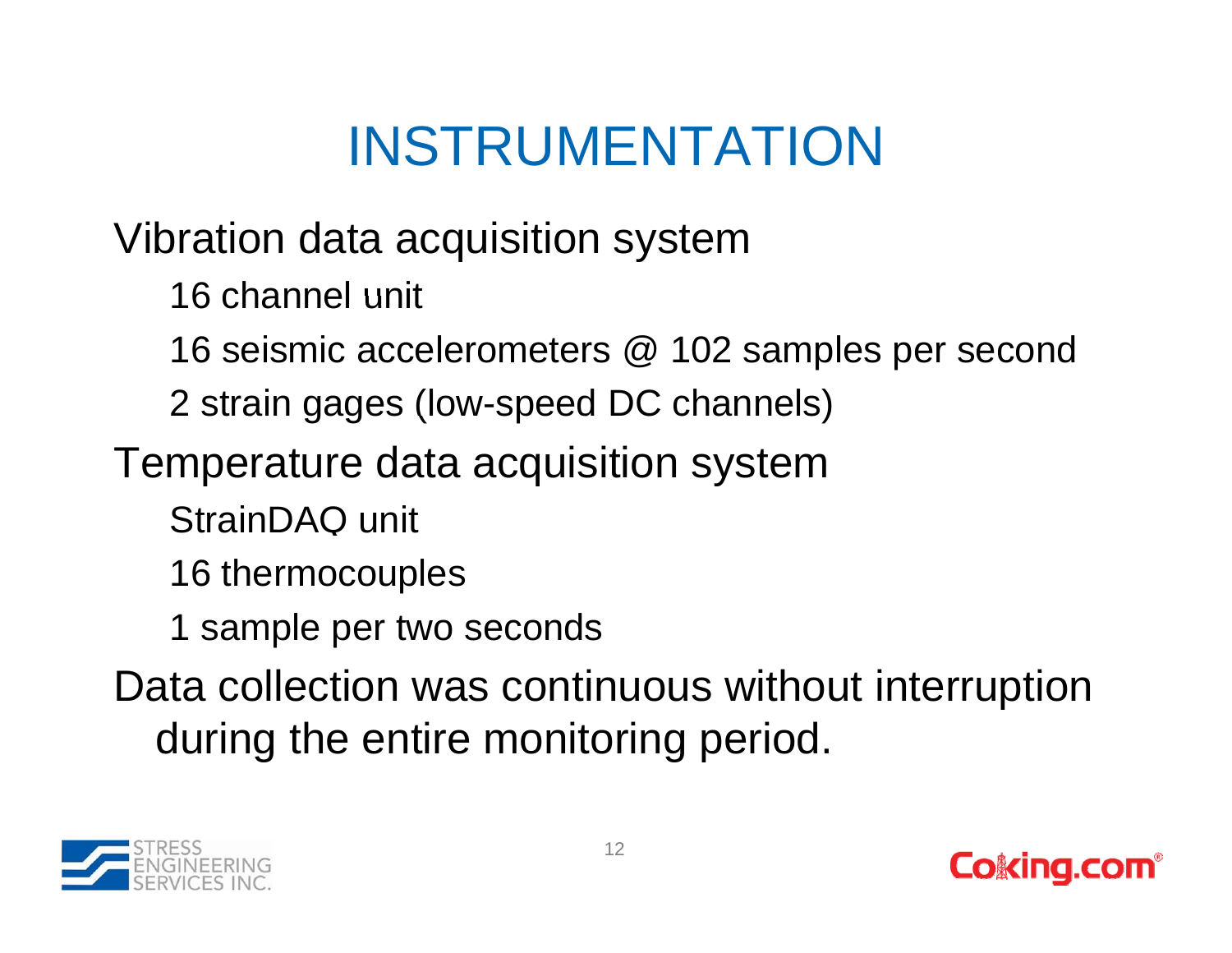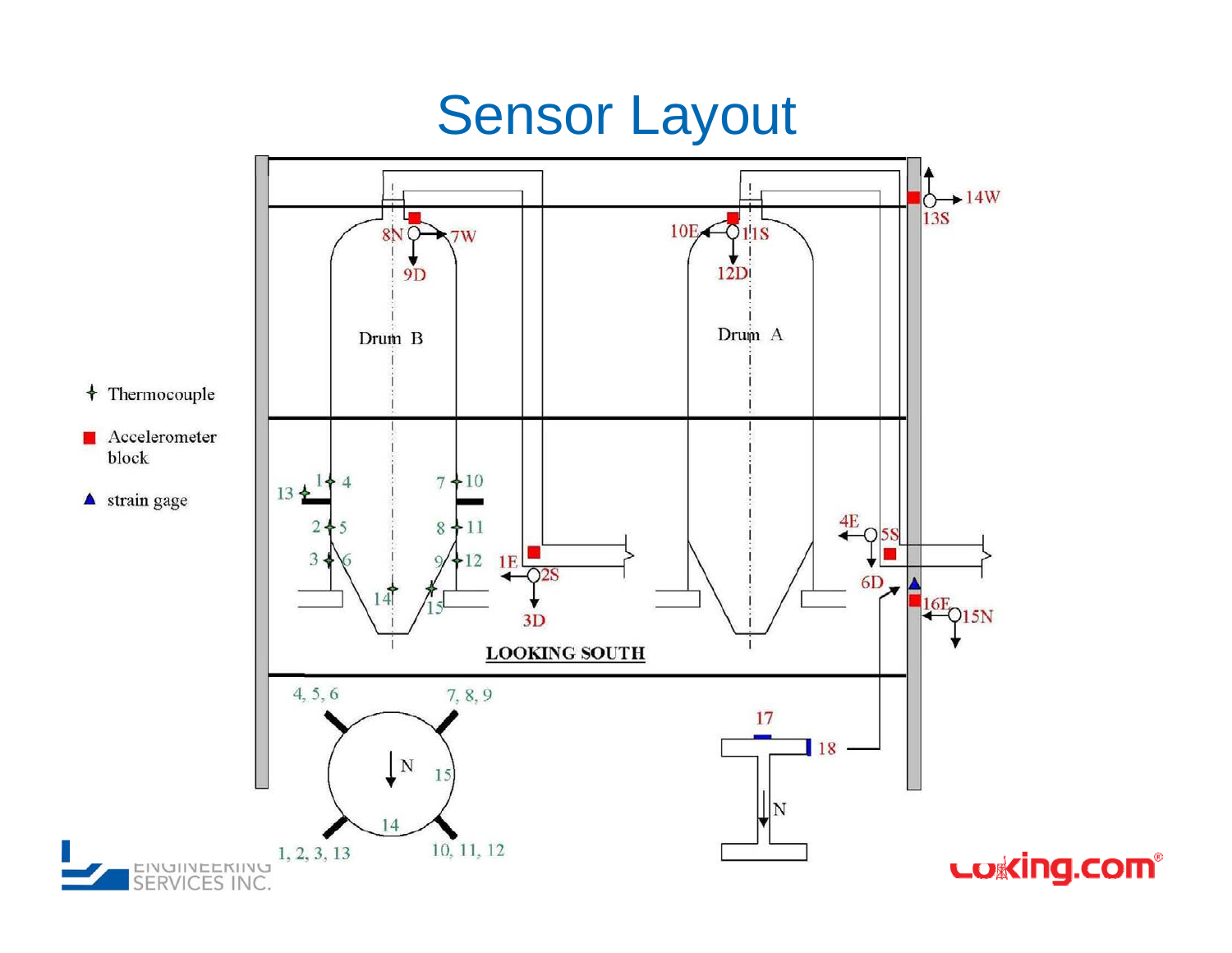# **EXample Quench Transient**

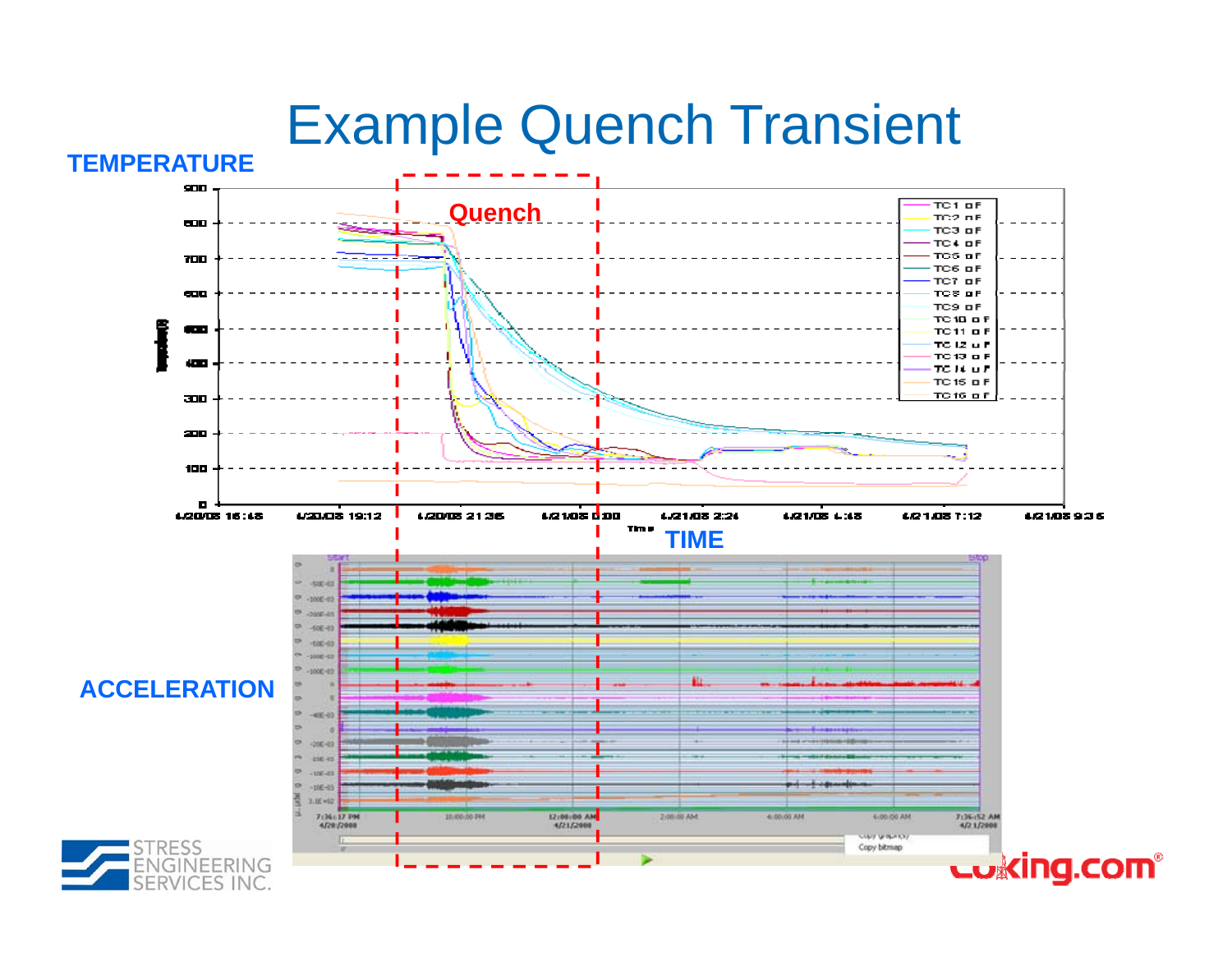# Integrated Displacement Data



**TIME FROM START OF CYCLE 9 (SEC)**

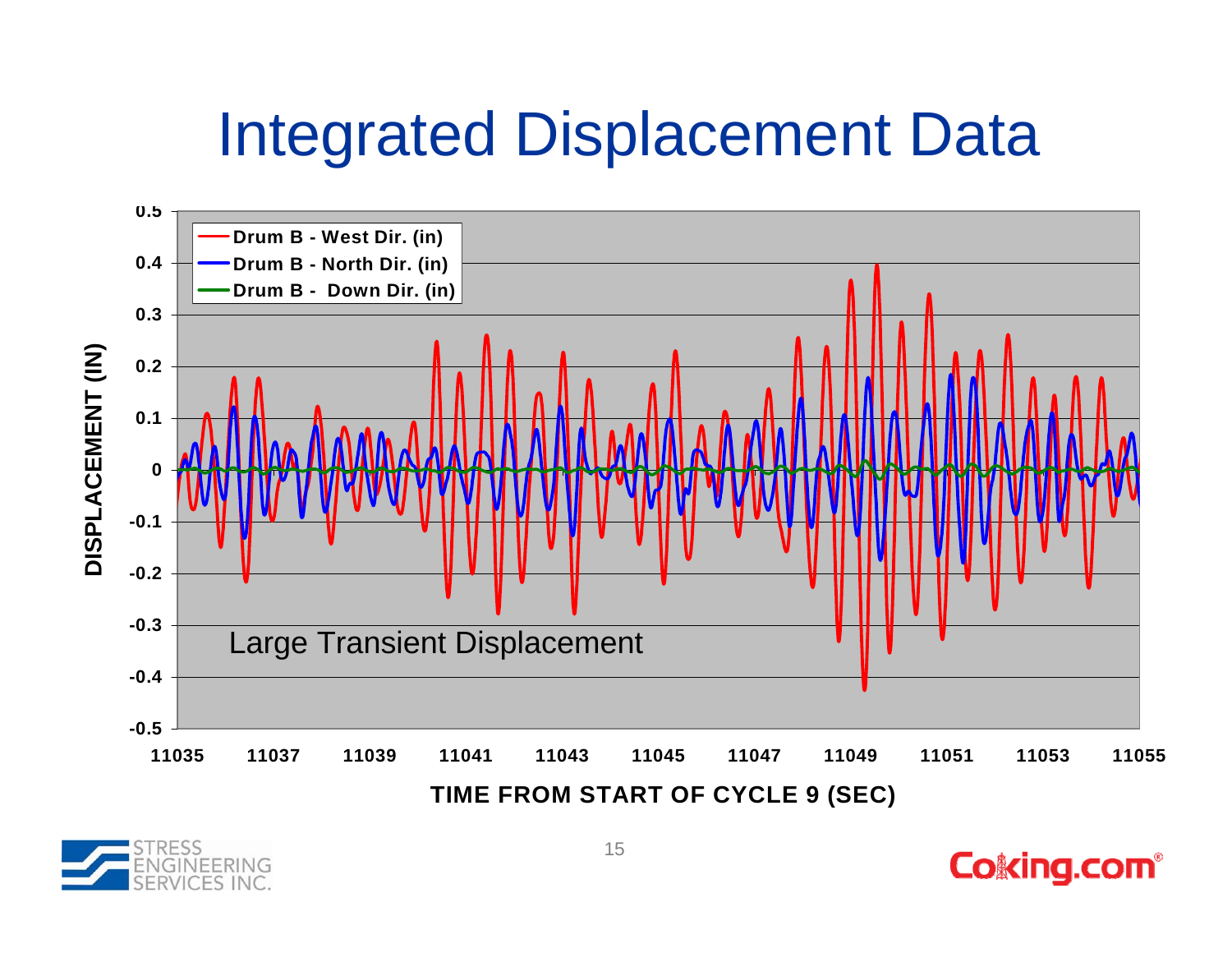#### Vibration Versus Flow Rate





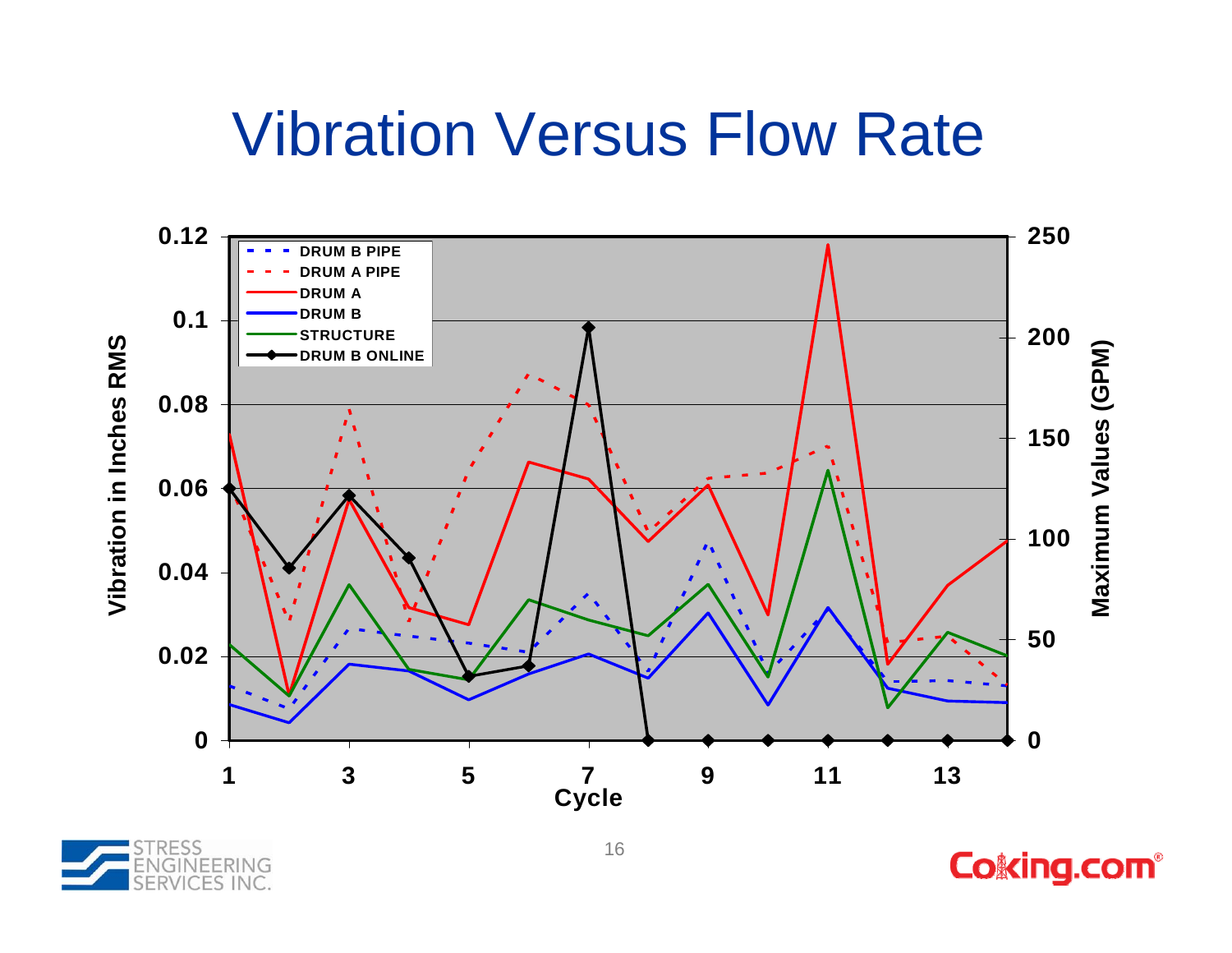### **Strain Gauge Data**





**Coking.com®**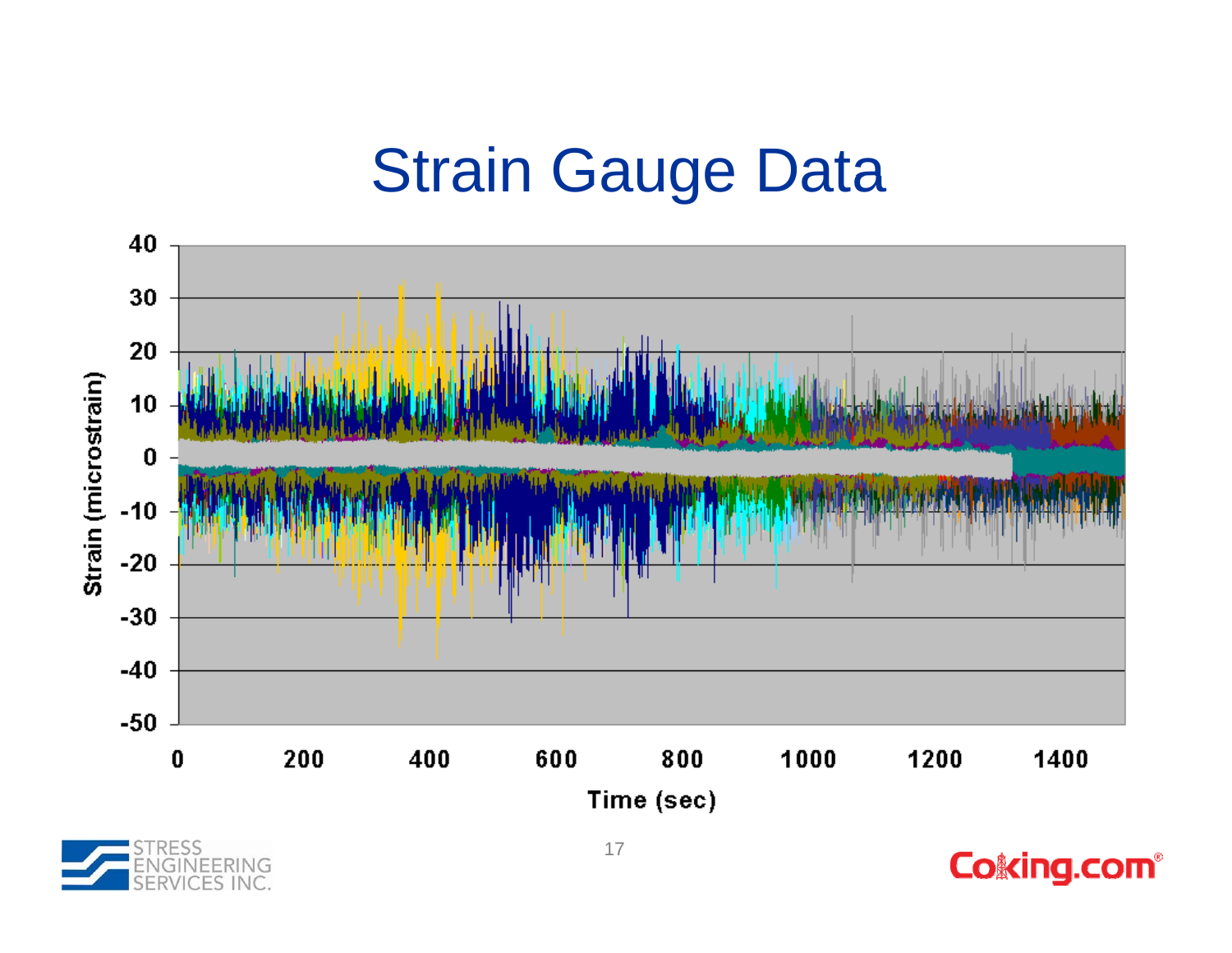#### CASE-1 SUMMARY

- Drum vibration magnitude was maximum during the quench part of the cycle in the East-West direction.
- The two drums vibrated in a comparable manner both from magnitude and frequency standpoints.
- The maximum recorded peak displacements were 0.58, 0.35, and 0.23 inches for the drums, the piping, and the structure, respectively.
- $\bullet$  Measured dynamic strains in the structure were below the fatigue-inducing levels
- The correlation between vibration levels and recorded process parameters was established



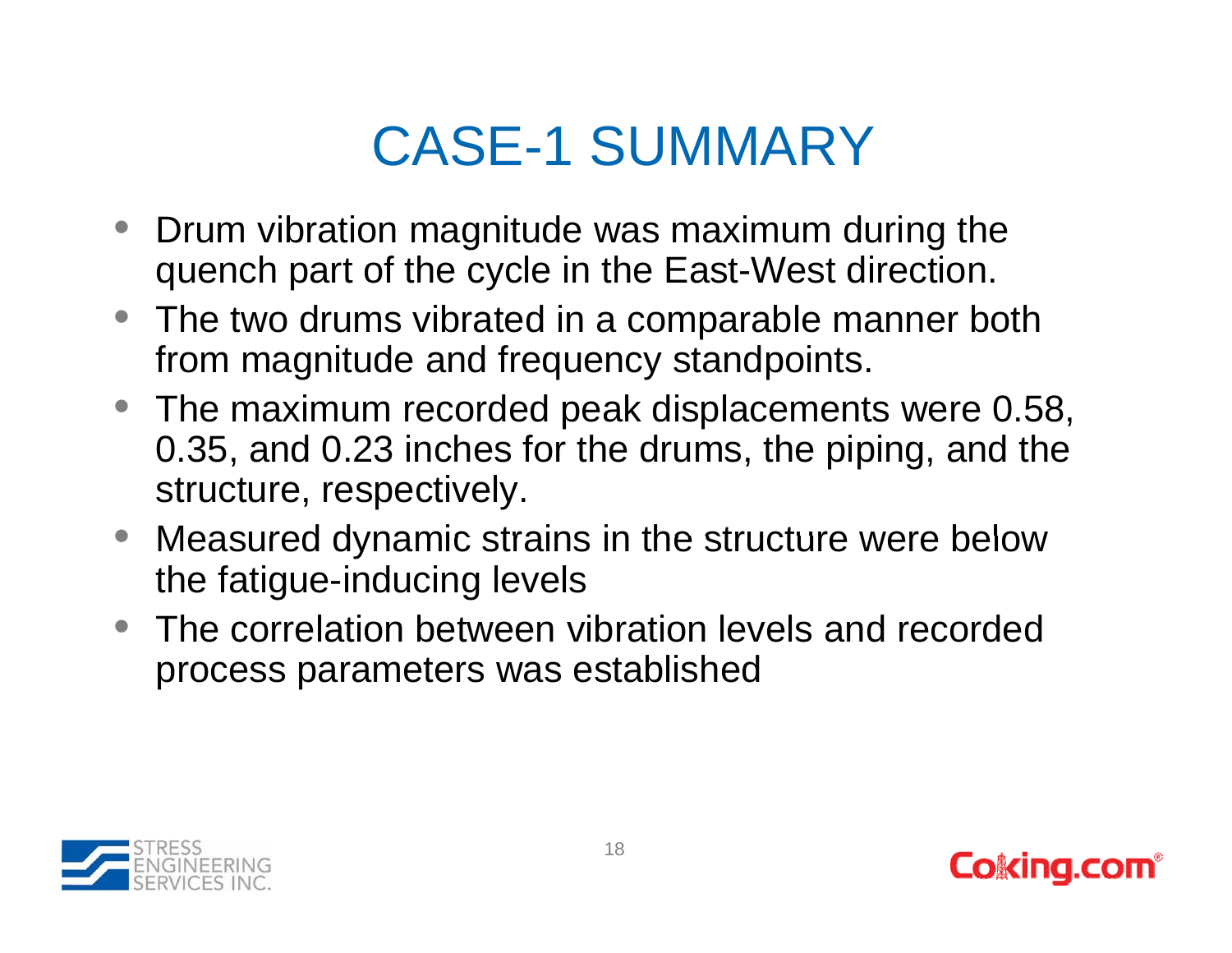### CASE STUDY -2

- Four-drum unit.
- Blow-down line.
- Cracks and leaks.
- Angled-tee joint.
- Thermal cycles.
- 3D loads.
- $\bullet$ Vibrations.
- Why?
- How to fix it?



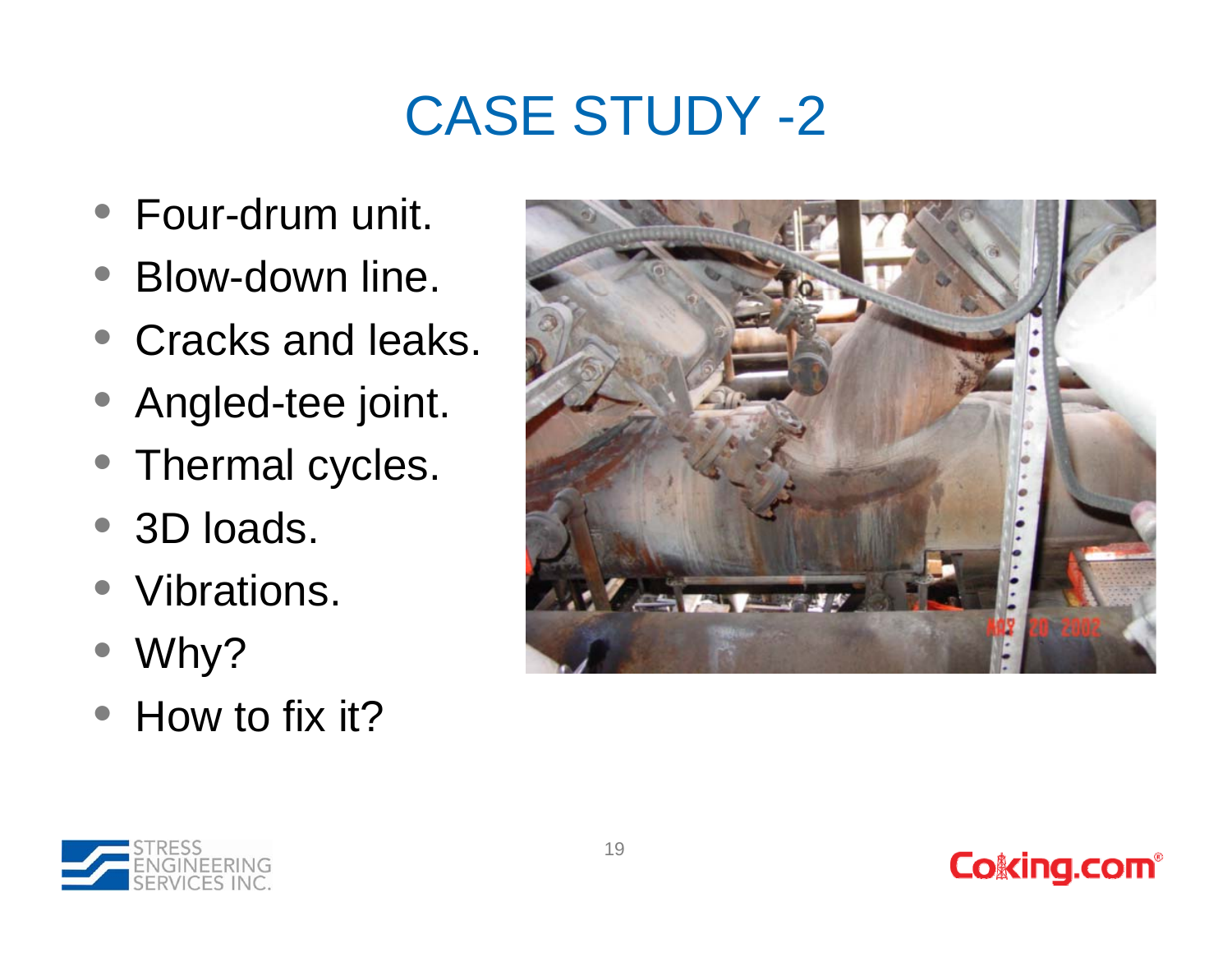#### ACTION PLAN

- 1. Instrumentation
	- $\begin{array}{c} \bullet \\ \bullet \end{array}$ Strain gages
	- $\bullet$ **Thermocouples**
- 2. Extraction of loading conditions
- 3. Finite element analysis
- 4. Fatigue Assessment



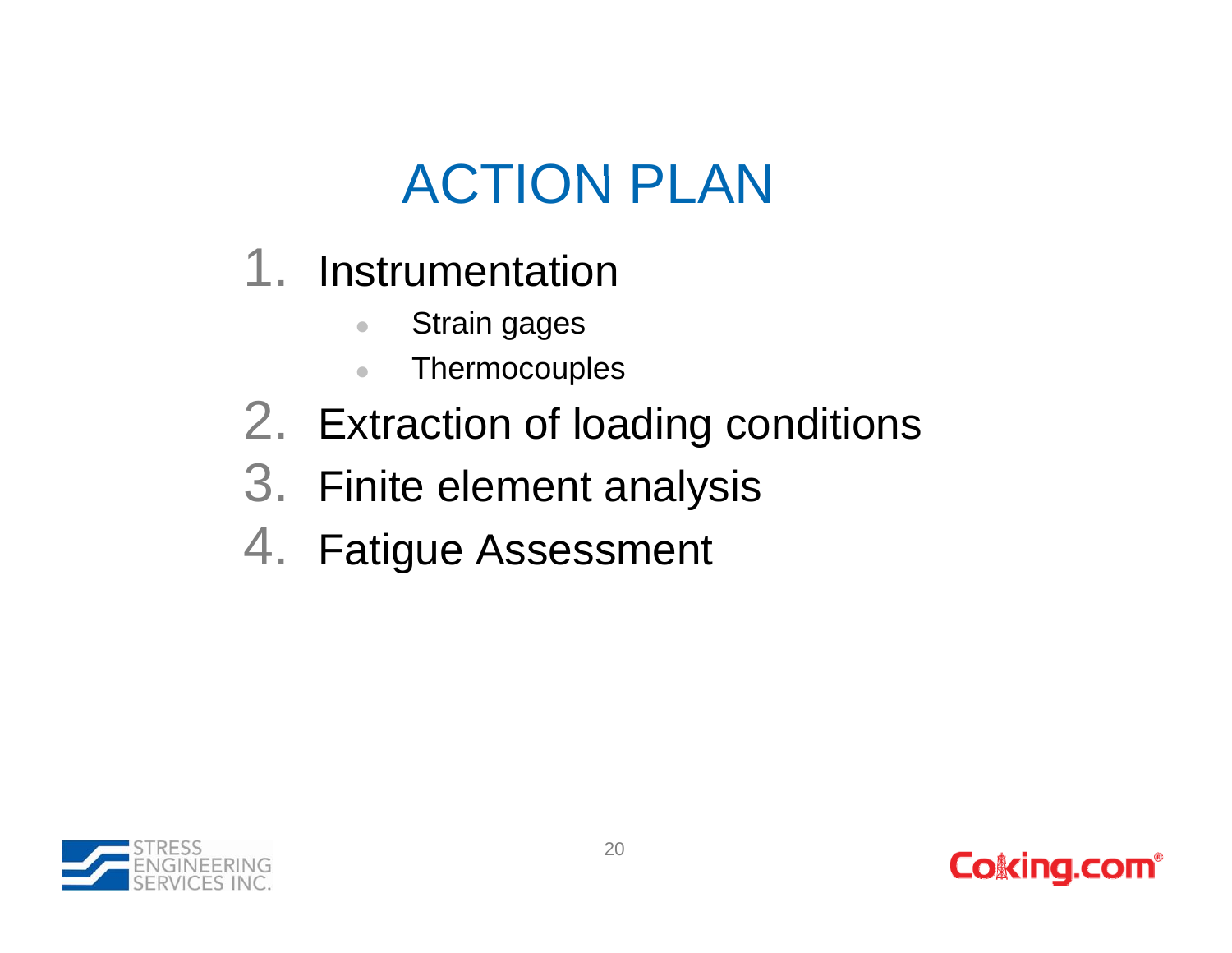#### INSTRUMENTATION

#### **Intrinsically Safe Instrumentation System**





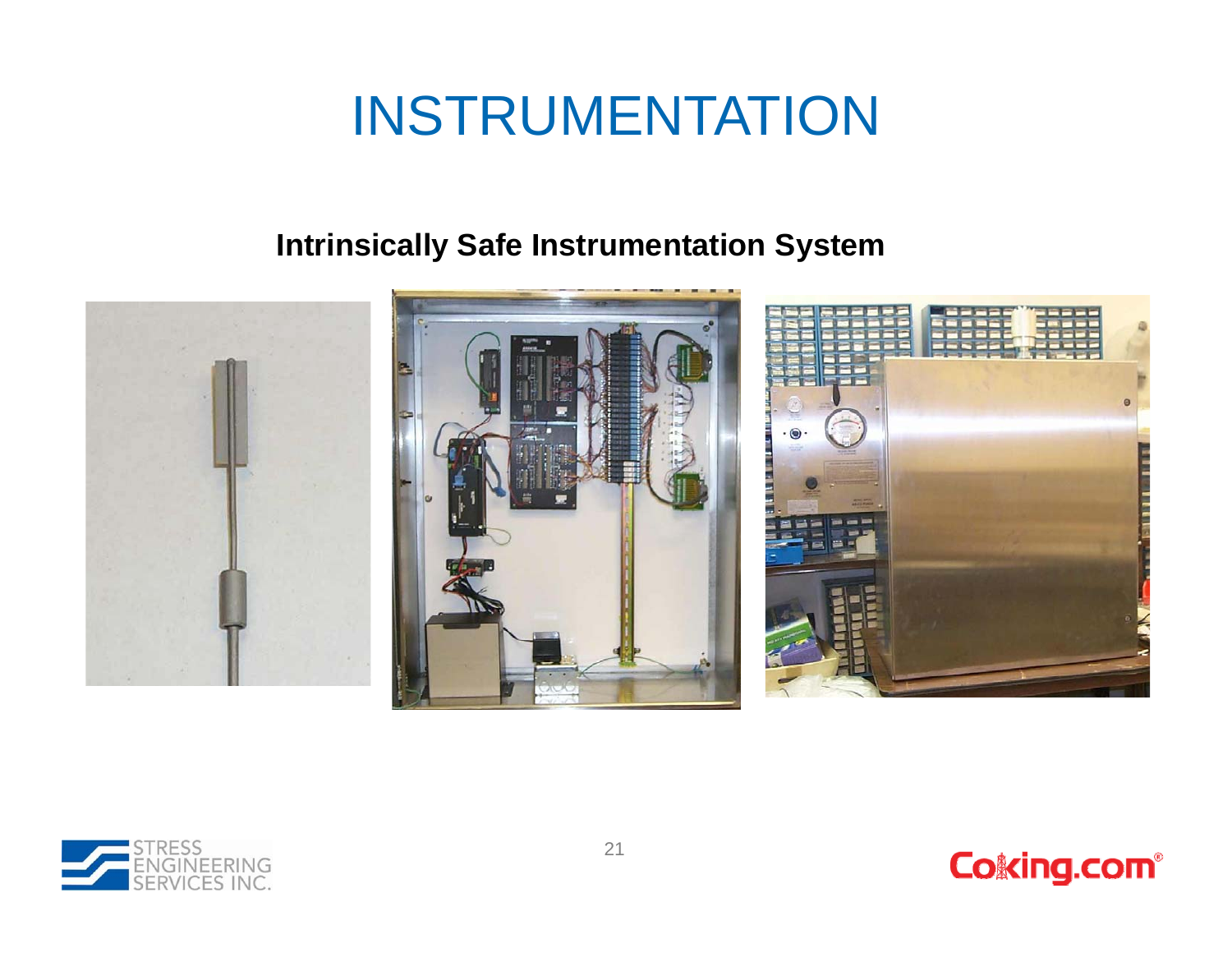#### FIELD MONITORING





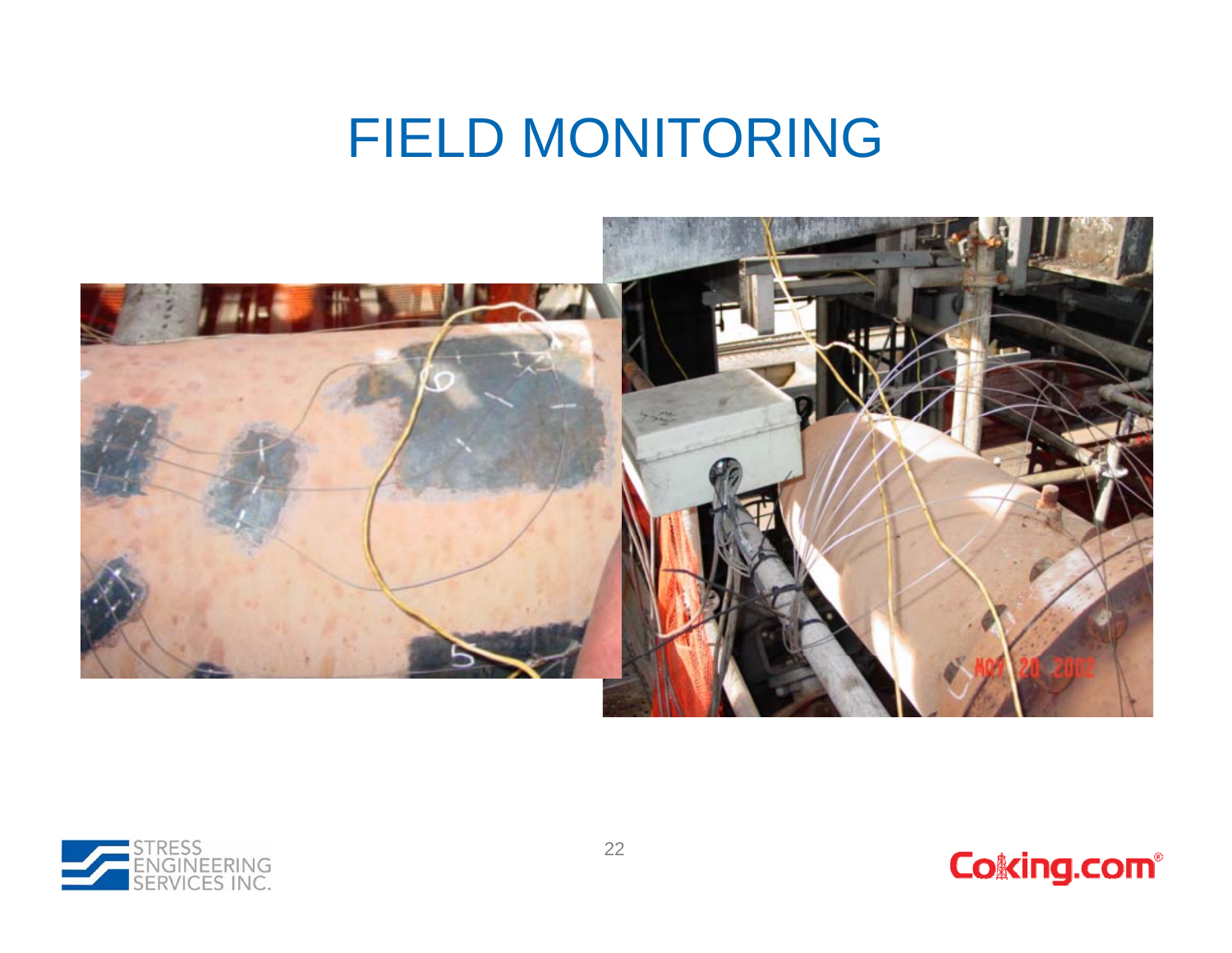#### TEMPERATURE MEASUREMENTS





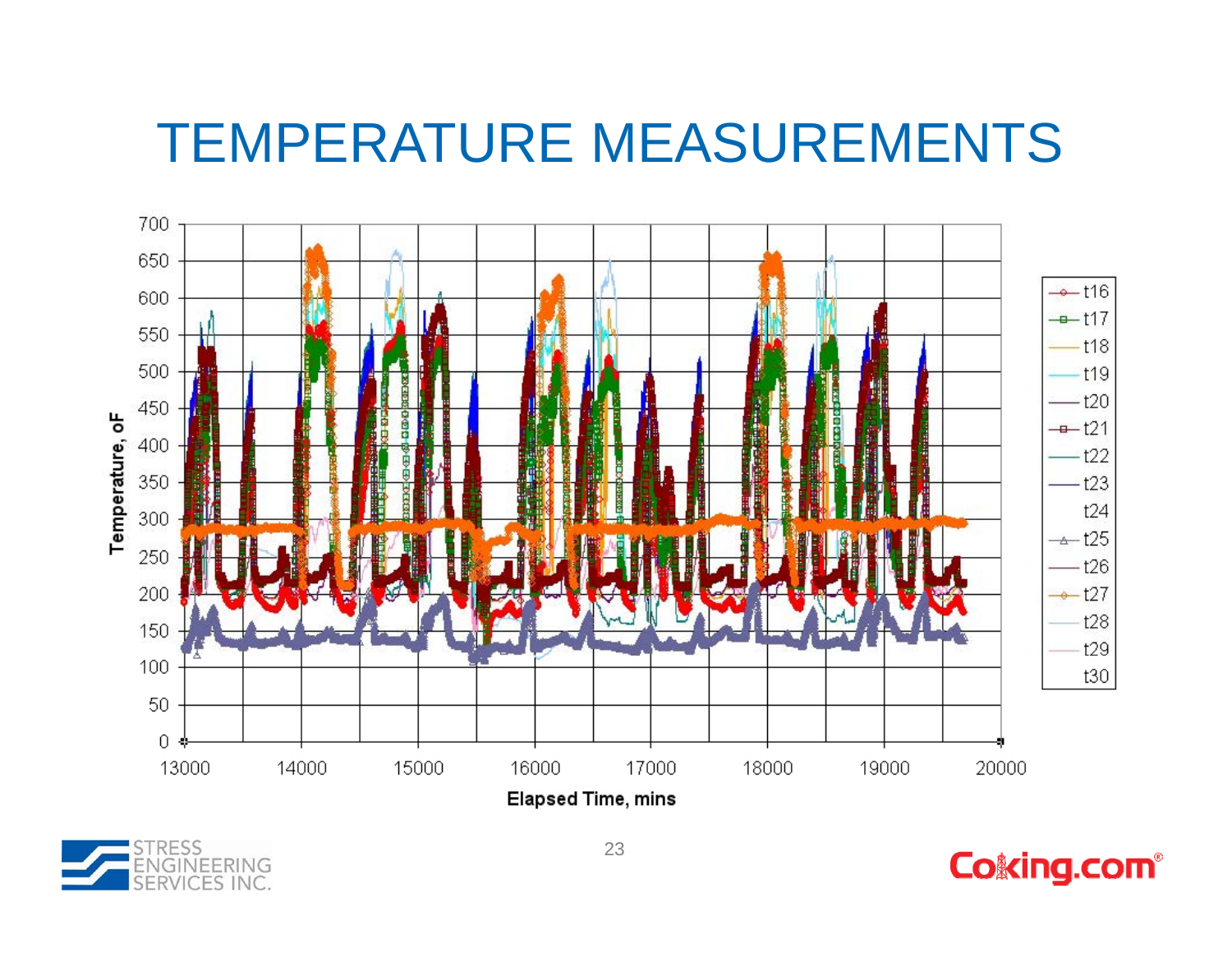#### THERMAL GRADIENTS

#### Every forth cycle





 $t1$  $t2$ 

 $t3$  $-t4$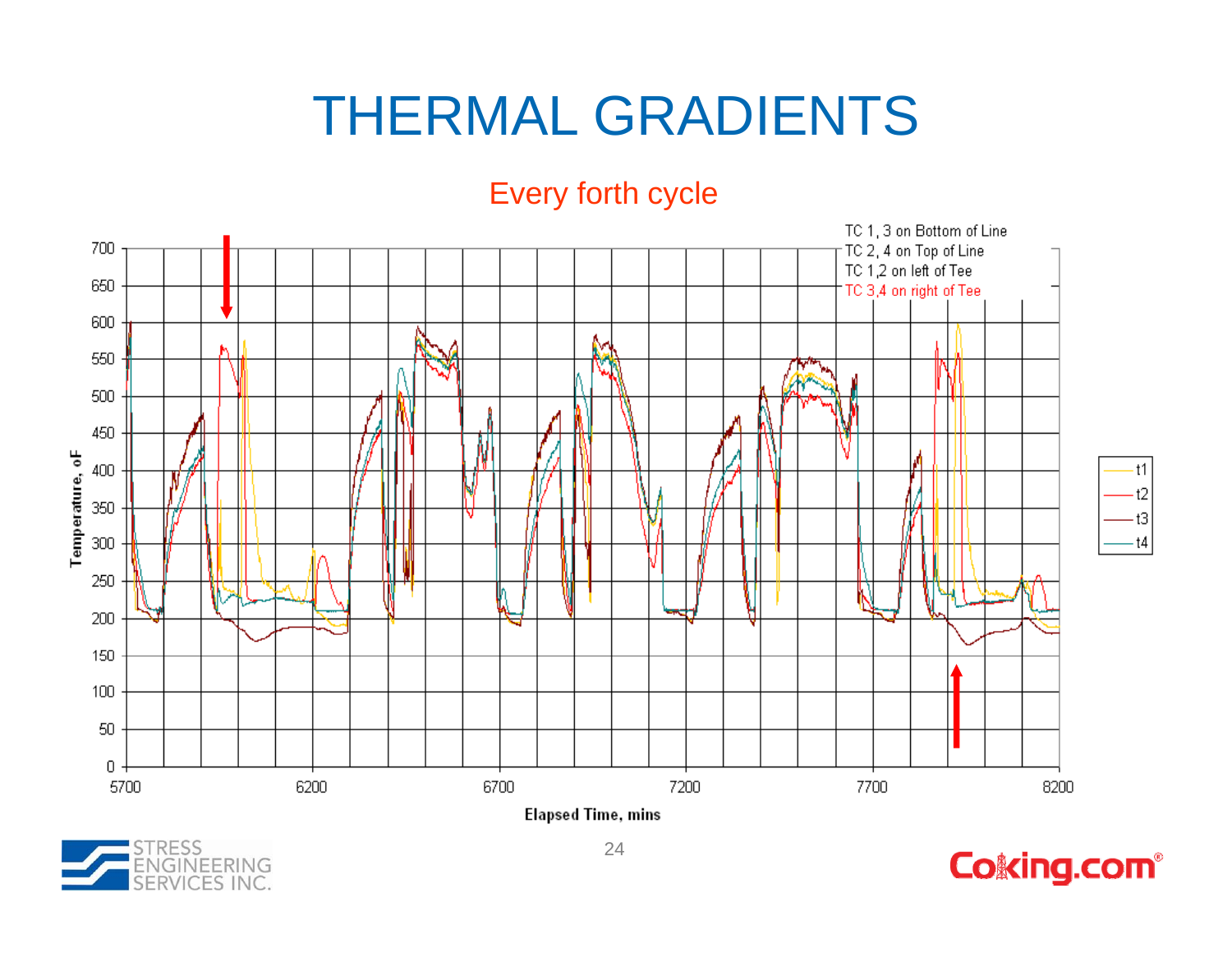#### CLOSEUP





 $t2$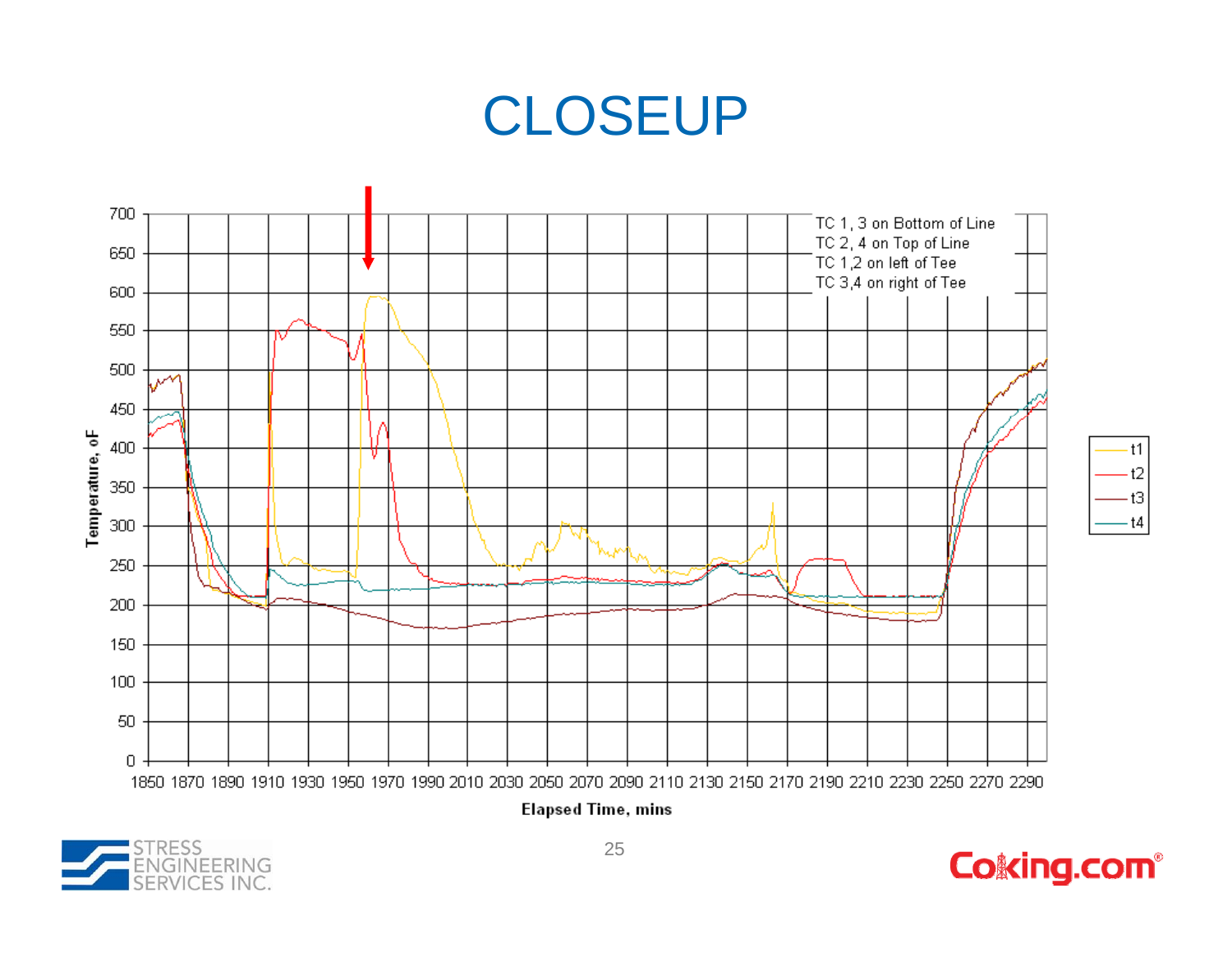#### PAD THERMAL GRADIENTS





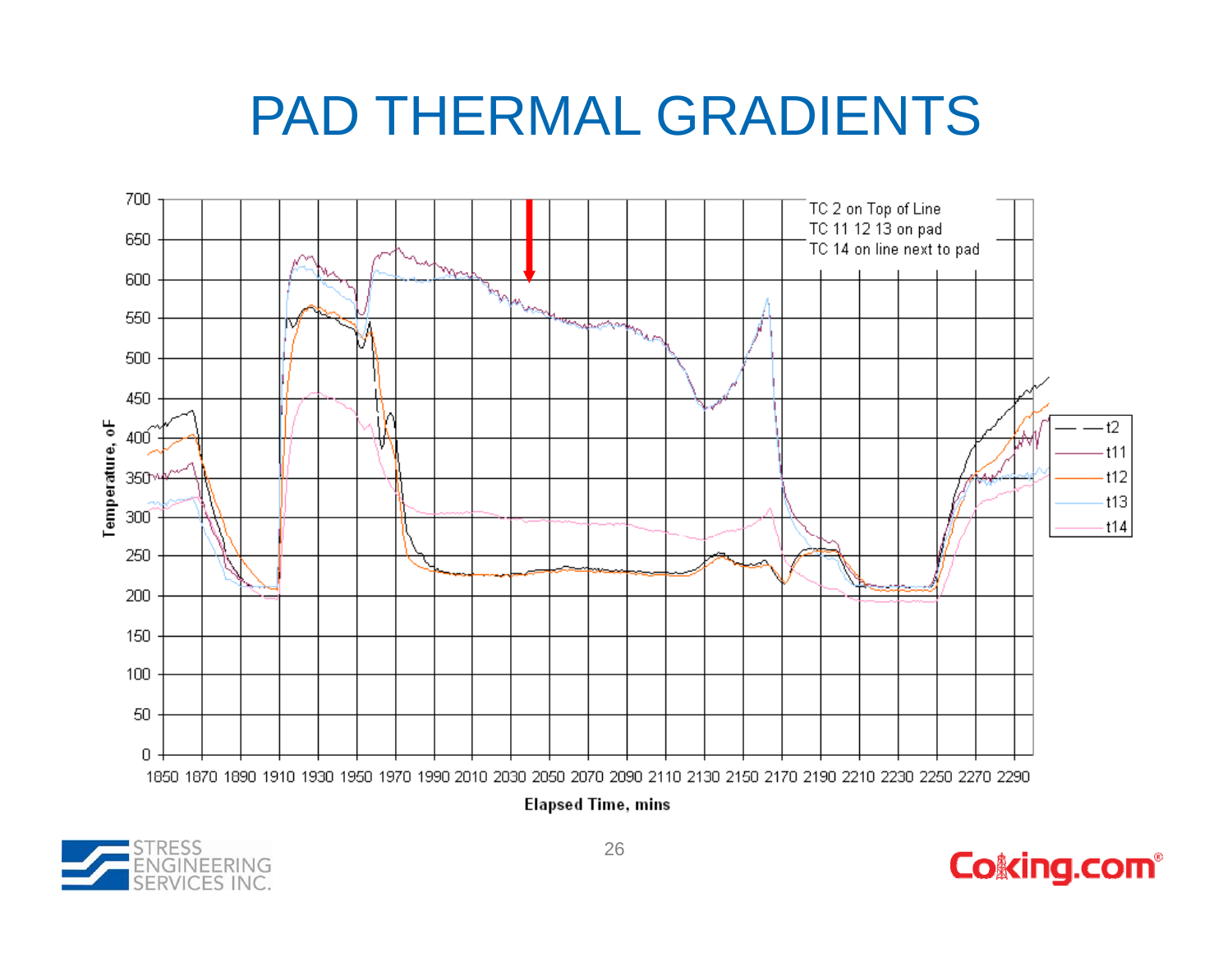#### Extracted load cases

#### Five thermal profiles during the coking cycle





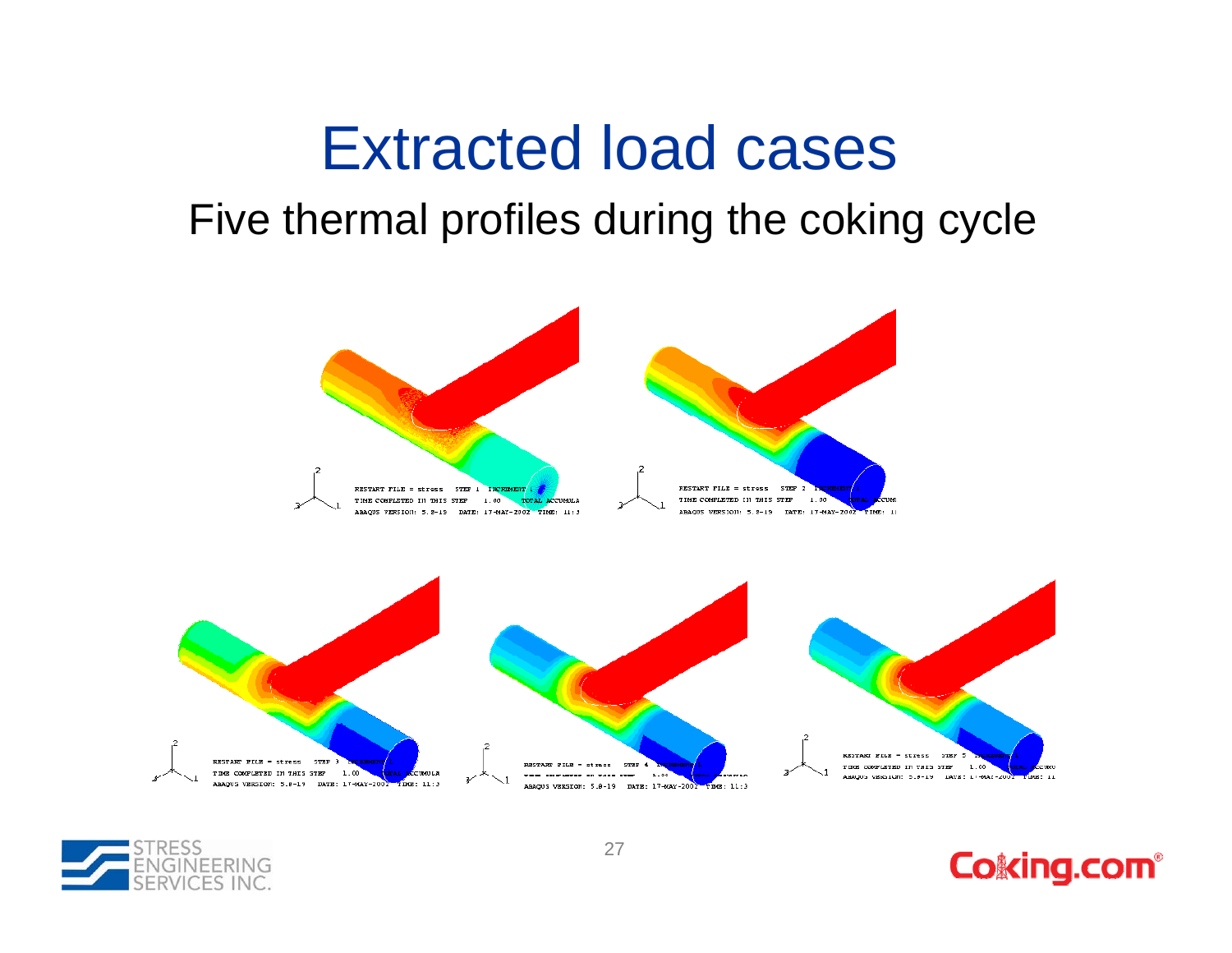



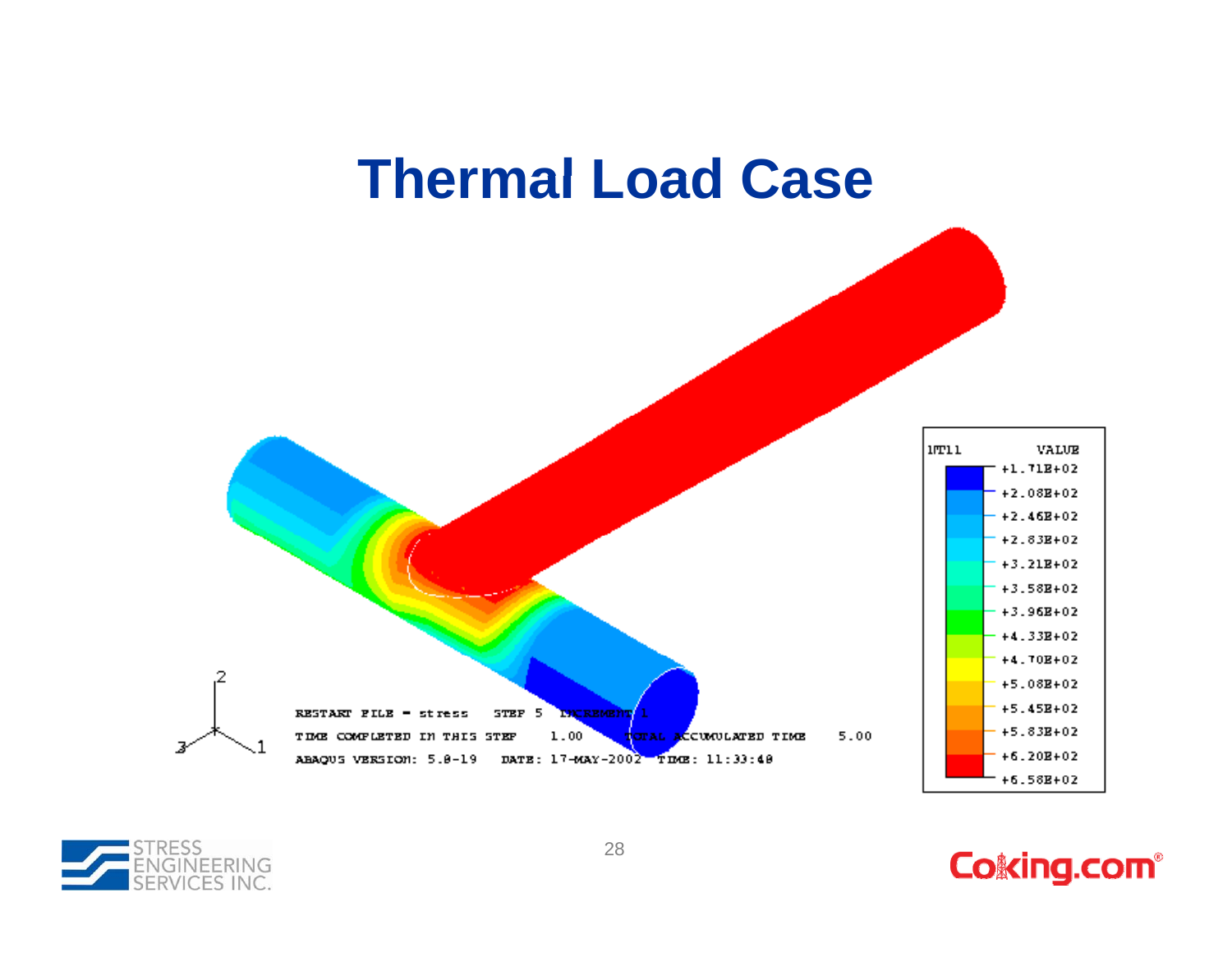#### **Von Mises Stress in the pipe**





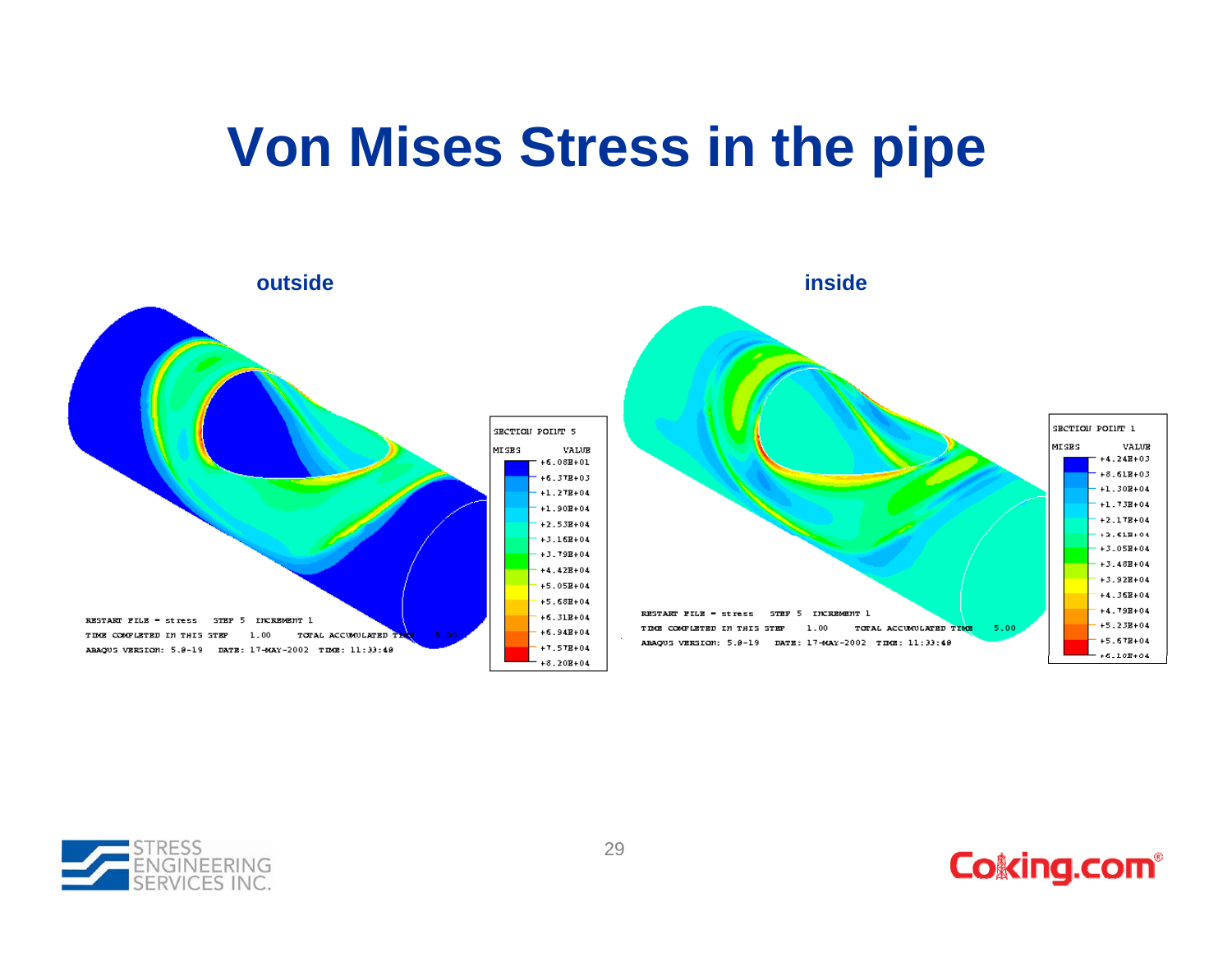#### **Von Mises Stress inside the pad**





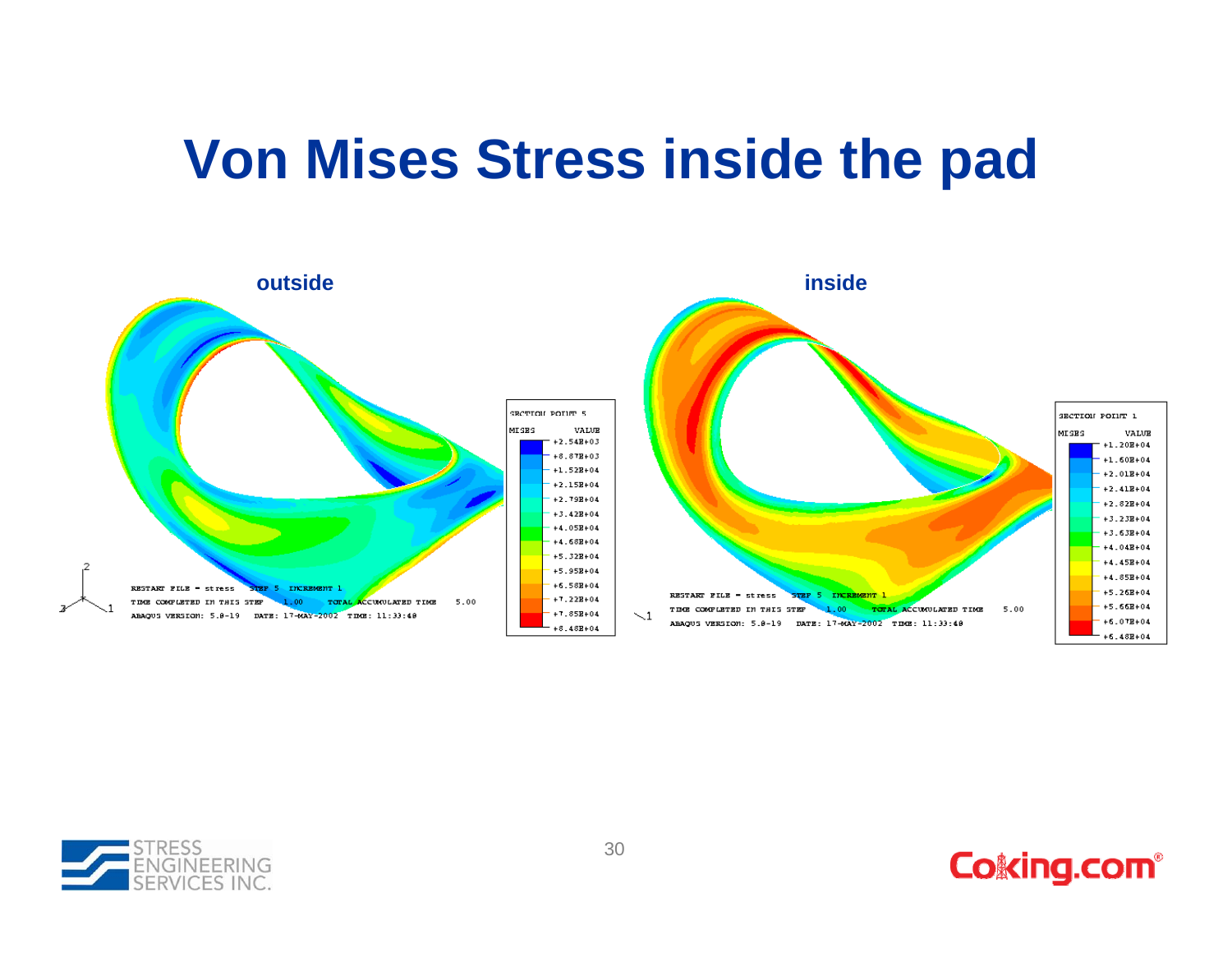#### **Fatigue Assessment Fatigue**

- Maximum thermal stress range is 92 ksi.
- Alternate stress is 49.8 ksi.
- Correction for E at  $400^0$ F
- Fati gue life is 4,441 c ycles.



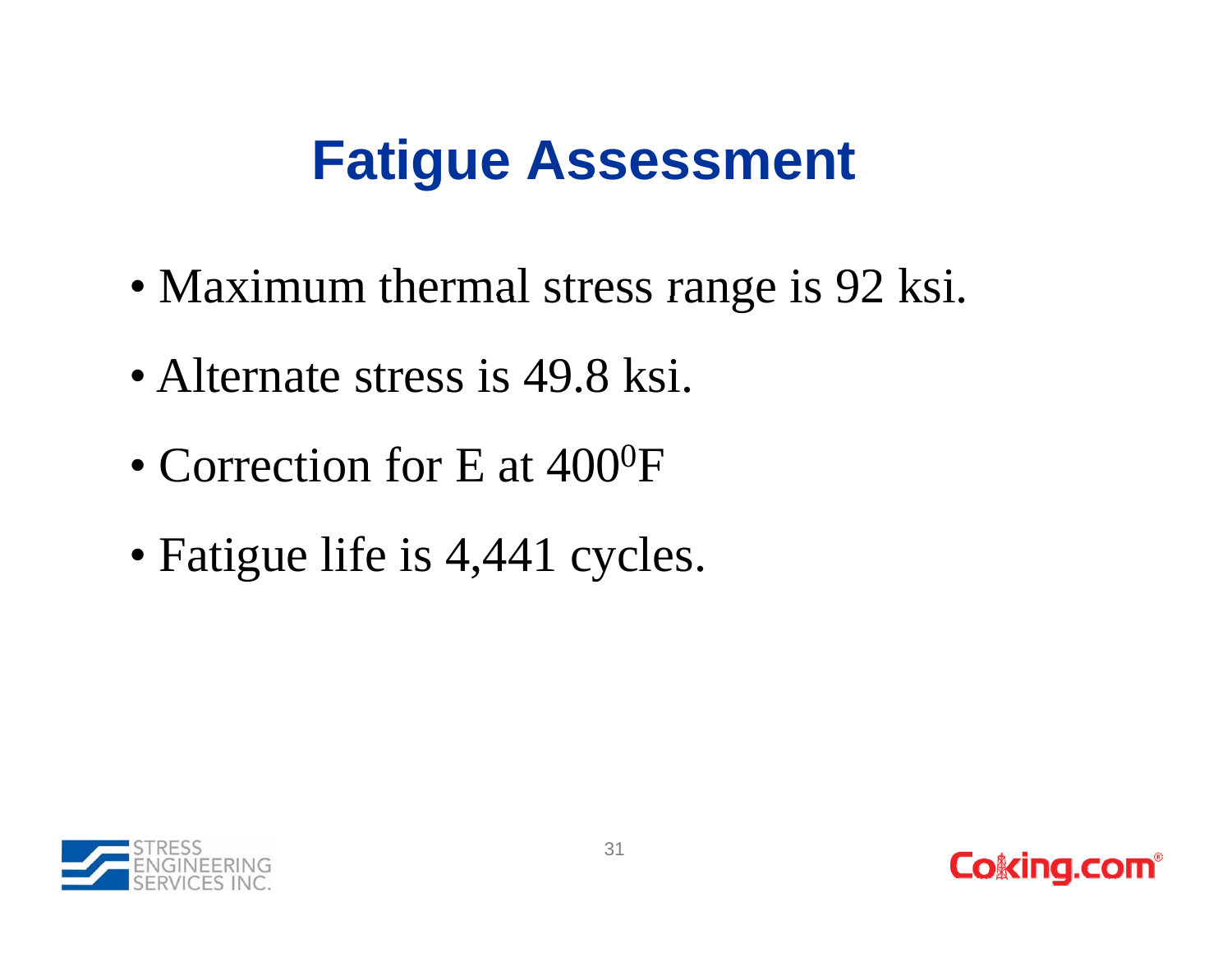# **CASE-2 SUMMARY 2**

- Vibrations and pressure are not the main problem.
- The failure is caused by severe thermal transients that generate 92 ksi stress range in the pipe at the location of cracks.
- Recommendations to minimize stresses and increase fatigue life:
	- Redesigned integral fitting.
	- Fatigue-resistant welds.